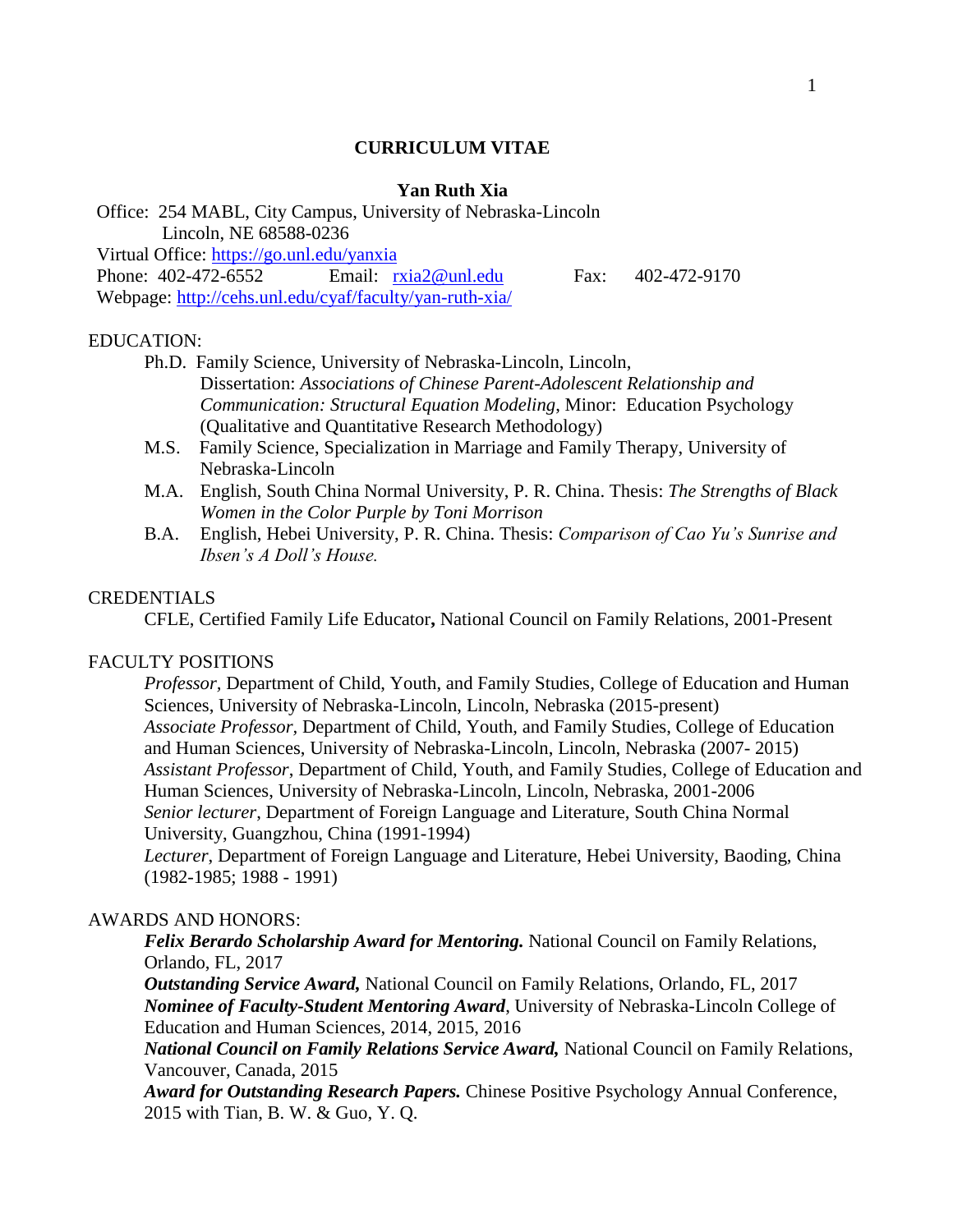*The 2013 Dean's Award for Excellence in Graduate Education*. University of Nebraska-Lincoln Office of Graduate Studies, 2013. Two awards are given at the university level per year.

*National Council on Family Relations Service Award,* National Council on Family Relations, Vancouver, Canada, 2013, San Antonio, TX

*Distinguished Teaching Award*, University of Nebraska-Lincoln College of Education and Human Sciences, 2012. One award is given at the college level per year.

*The Honor Society of Phi Beta Delta for International Scholar*. Elected to Phi Beta Delta Honor Society for International Scholars, Alpha Phi Chapter, University of Nebraska-Lincoln, 2011. Recognition of the achievements in the area of international education and exchanges *Nominee of the Dinsdale Family Faculty Award.* University of Nebraska-Lincoln, IANR, 2006.

*Mexican International Family Strengths Conference Award of Appreciation*. Centro de Investigaciones y Estudios Superiores en Antropologia Social, Mexico City, Mexico. 2005. This organization is an arm of the federal government of the Republic of Mexico.

*Lincoln Police Department Certificate of Appreciation***.** Lincoln Nebraska, 1999.This certificate recognized the Summer Fun Program.

*Fulbright scholar,* Shanghai Foreign Language Institute, Shanghai, P.R. China, 1983-1984

## PROFESSIONAL EXPERIENCES:

*Chair,* the Department Graduate Executive Committee, 2014- 2017

*Convener,* International Family Studies Program, Department of Child, Youth, and Family Studies, 2013- present

*Faculty coordinator*, International Family Studies Graduate Degree Program Development, 2008-2012

*Faculty coordinator,* Youth Development Graduate Program, 2009-2016

*Research Scientist,* Shanghai Academy of Social Sciences, Center for Adolescent Studies, invited and appointed September 2006

*Research Scientist,* Shanghai Academy of Social Sciences, Center for Family Studies, invited and appointed May 2006

*Research Analyst*, Girls and Boys Town National Research Institute for Child and Family Studies, Father Flanagan's Boys Home, Girls and Boys Town, Nebraska, January – December, 2000

*Contract Family Therapist,* Family Therapy Services, Catholic Charities, Sheehan Center Omaha, NE, 1999-2001.

*Contract School Counselor,* Holy Name School, Omaha, NE, 1999-2000.

*Marriage and Family Therapy Intern,* Family Therapy Services, Catholic Charities, Sheehan Center, Omaha, NE, 1998-1999.

*Marriage and Family Therapy Intern,* University of Nebraska Medical Center, Omaha, NE, 1999-2001

*Marriage and Family Therapy Intern,* Family Resources Center, University of Nebraska-Lincoln, 1998-1999

## *Visiting Scholar*

Shanghai Academy of Social Sciences, Center for Family Studies, 2005, 2006, 2008, 2009, 2011; Center for Youth Studies, 2005, 2008, Shanghai, China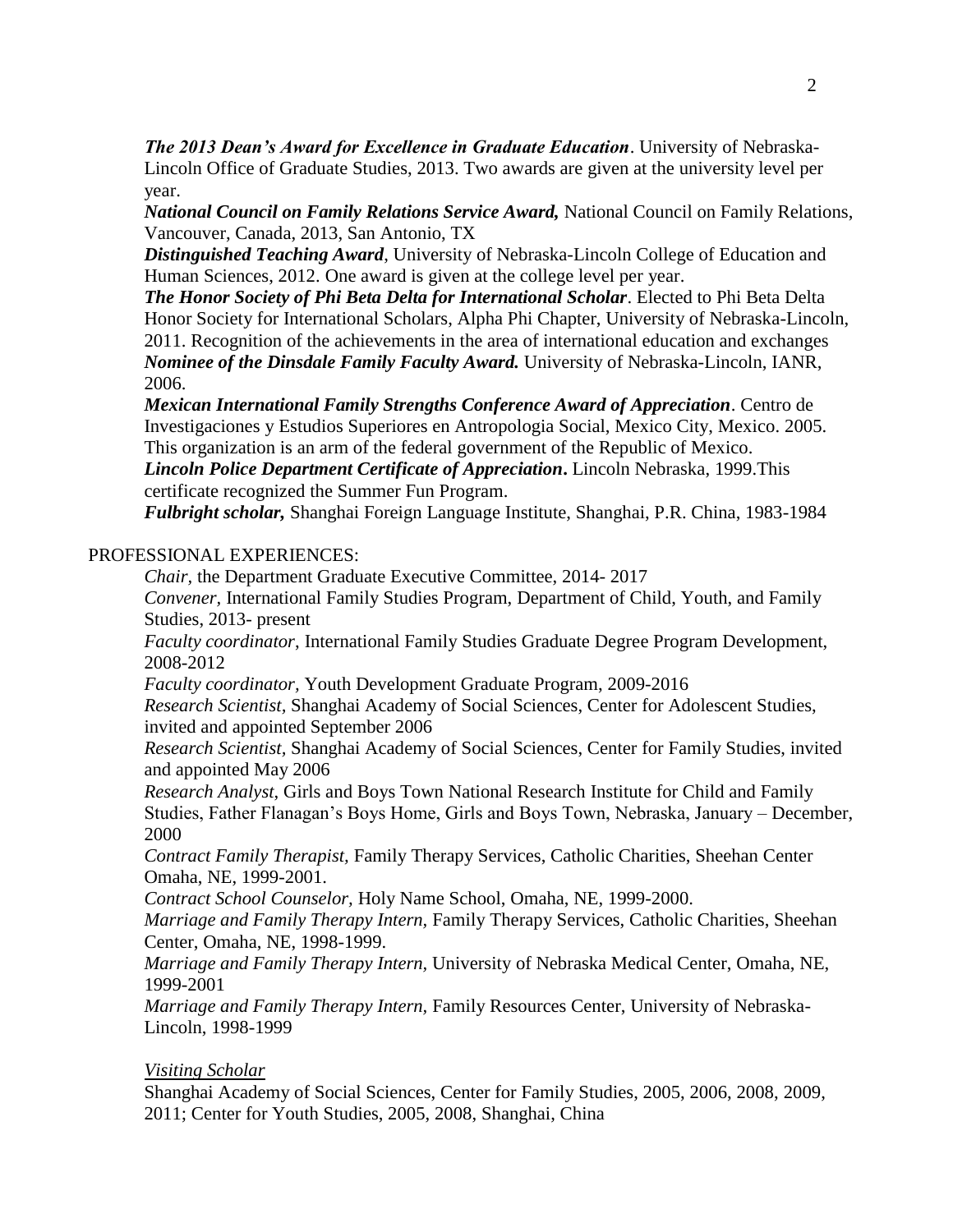University of Newcastle, 2013, Newcastle, Australia

East China Normal University, 2011, 2012, 2013, Guangzhou, China

South China Normal University, 2002, 2008, 2010, 2011 12, Guangzhou, China

*Visiting Scholar,* Beijing University, 2005, Beijing, China

## PUBLICATIONS (\*student):

## **Books and Monographs**

**Xia, R. Y**. (2010), *Chinese Adolescents in Social Transition: Chinese Adolescents' Decision Making, Parent-Adolescent Communication and Relationship*. Lambert Academic Publishing. Dudweiler, Germany. ISBN: 978-3-8433-6020-3

## **Book Chapters**

- Xia, Y., & Zhang, Chun, (anticipated in 2018). Family life education in China, In Robila, M. & Taylor, A. (Eds.), Family Life Education around the World. New York: Springer.
- Xia, Y., Do, A., & Xie, X. (anticipated in 2018). Asian families' adjustment to North America's contexts: The ecology of strengths and stress. In U. Gielen, & R. Moodley, (Eds.), *Asian families in North America.* New York: Springer.
- Xia, Y. & Xu, A. (2017). Changes in Urban Chinese Family Structure*.* In X. W. Zang,& L. X. Zhao (Eds.), *The Handbook of Marriage and Family in China* (pp. 42-52). London, UK: Edward Edgar Publishing. DOI: 10.4337/9781785368196 ISBN: 978 1 78536 818 9
- Qin, S., & Xia, Y. (2015). Life after loss: Beliefs and rituals of death in Chinese families. In J. Cacciatore & J. DeFrain (Eds.), *The World of Bereavement: Cultural perspectives on death in families* (pp. 69-80). New York: Springer.
- Xia, Y., Wang, H. P., Do, A., & Qin, S. (2014). Family policy in China: A snapshot of 1950- 2010. In M. Robila (Ed.), *Handbook of Family Policies across the Globe* (pp. 257-272). New York: Springer.
- Xia, Y., Do, A., & Xie, X. (2013). Asian American families' adjustment to US contexts: The ecology of strengths and Stress. In G. P. Peterson & K. Bush (Eds.), *Handbook of Marriage and the Family, 3rd edition* (pp. 705-722)*.* New York: Springer.
- Xia, Y., Wang, C. X., Luo, S. H., Wang, H. P., & Zhang, X. Y. (2013). Domestic violence in Chinese cultural context: Who gets the blame, In S. M. Asay, J. DeFrain, M. Metzger, & B. Boyer (Eds.), *Family Violence from a Global Perspective: A Strengths-Based Approach*. (pp. 52-66) Thousand Oaks: Sage Publications.
- Xia. Y**.,** Do, A., & Zhang, X. (2013). Asian Americans. In R. E. Emery & J. G. Golson (Eds.), *Cultural Sociology of Divorce*. (pp. 94-97) Thousand Oak: Sage Publications.
- Xia. Y., Do, A., & Qin\*, S. (2013). The History of Divorce in Asia. In R. E. Emery & J. G. Golson (Eds.), *Cultural Sociology of Divorce*. (pp. 89-94) Thousand Oak: Sage Publications.
- Zhang, X. Y., & Xia, Y. (2010). Understanding fatherhood and fatherhood study. In L. Zhang & A. Q. Xu, *Fathers' Involvement and Fatherhood Study* (pp. 175-187). Shanghai Academy of Social Sciences Press.
- Xia, Y. (2008). Family life education: Theory and practice. In Q. Q. Shi, X. Yang & J. J. Chen (Eds.), *City Changes and Family Life Education* (pp. 212-220). Shanghai, China: Shanghai Cultural Press.
- Xie, X. & Xia, Y. (2008). Co-residence in Chinese immigrant families In R. Dalla, J. DeFrain, J. M. Johnson & D. Abbott (Eds.), *Strengths and Challenges of New Immigrant Families in the U.S.* (pp. 309-325). Lanham, MD: Lexington Books.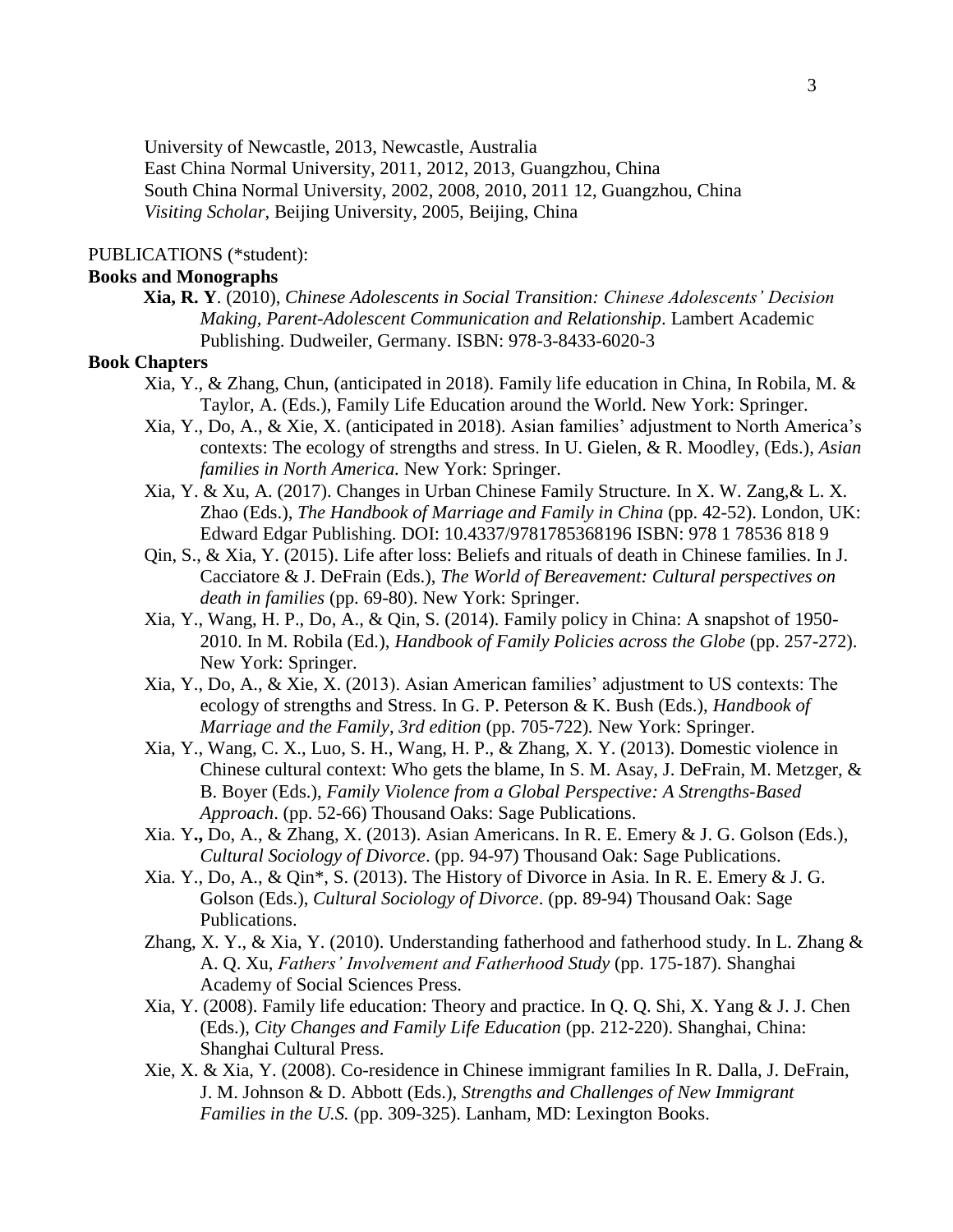- Xu, A.Q., Xie, X., Liu, W. L., Xia, Y. & Liu, D. L. (2007), Chinese Family Strengths and Resiliency. In J. DeFrain & S. M. Asay (Eds.), *Strong Families around the World* (pp. 144-164). New York: Haworth Press.
- Xia, Y**.** (2006). Social change and youth. In J. Xi, Y. Sun, & J. J. Xiao (Eds.), *Chinese Youth in Transition* (pp. 97-106). Hampton, England: Ashgate.
- Xia, Y**.** (2006). Family life education: theory and practice in Q. Shi (Ed.). *Urban Changes and Family Life Education* (pp. 211-219). Shanghai, China: Shanghai Humanity Publications.
- Xie, X. & Xia, Y**.** (2006). Attitude towards the elderly in China: Comparison of college students and baby boomers. In S. Kukreja (Ed.), *Cross Cultural Studies on the Family* (pp. 86- 100). New Delhi: Serials Publication
- Xia, Y., Xie, X. & Zhou, Z. (2005). Case Study: Resiliency in immigrant families. In Bengtson, V. L., Acock, A., Allen, K., Dilworth-Anderson, P., & D. Klein (Eds.), *Sourcebook of Family Theory and Research,* Chapter 4: Explanation of family change: A family demographic perspective (pp. 108-111). Thousand Oaks, CA: Sage Publications
- Xia, Y., Xie, X., Zhou, Z., DeFrain, J., Meredith, W. & Combs, R. (2005). Chinese adolescents' decision-making, parent-adolescent communication and relationship. In G. W. Peterson, S. Steinmetz, & S. Wilson (Eds.), *Parent-Youth Relations: Cultural and Cross-Cultural Perspective* (pp. 287-312.). New York: Haworth Press.
- Xia, Y**.** & Zhou, Z. (2003). Chinese mate selection. In R.R. Hamon & B. B. Ingoldsby (Eds.), *Couple Formation across Cultures* (pp. 231-246). Thousand Oaks, CA: Sage Publications.

### **Refereed Journal Articles (Published or Accepted)**

- Xia, Y., & Taylor, S. (accepted). Teaching strategies for exposing students to culturally diverse families, *Journal* of *Family Sciences*.
- Wang, C., Do, A. K., Bao, L.P., Xia, Y., Wu, C., & Couch, L. (accepted). Ecological influences on Chinese adolescents' problem behaviors: A multilevel analysis, *Journal of Family Issues*.
- Wang, C., Do, A. K., Bao, L.P., Xia, Y., & Wu, C. (accepted). Parental autonomy granting and school functioning among Chinese Adolescents: Moderating role of adolescents' cultural values, *Frontiers in Psychology*. doi: 10.3389/fpsyg.2017.02161
- Wang, H. P., & Xia, Y. R. (2017). Chinese student seeking psychological help from professionals: Rationally should, but emotionally not? *Sociology Studies, 7*(4), 212-222. doi: 10.17265/2159‐5526/2017.04.004
- Taylor, S., Calkins, C. A., Xia, Y., & Dalla, R. L. (2017). Adolescent perception of dating violence: A qualitative study. *Journal of Interpersonal Violence,* 1-27. doi:10.1177/0886260517726969 [http://journals.sagepub.com/doi/10.1177/0886260517726969\)](http://journals.sagepub.com/doi/10.1177/0886260517726969)
- Taylor, S., Xia, Y., & Do, A. (2017). Demographics associated with attitude towards intimate partner violence in two Asian cultures. *International Journal of Asian Social Science, 7*(2), 182-191.
- Xia, Y., Taylor, S., & de Guzman, M.R.T. (2016). Evaluation of the *Health Rocks!* program: The association of youth engagement with program outcomes. *Journal of Youth Development, 11*(3), 95-104. 161103PA003*.*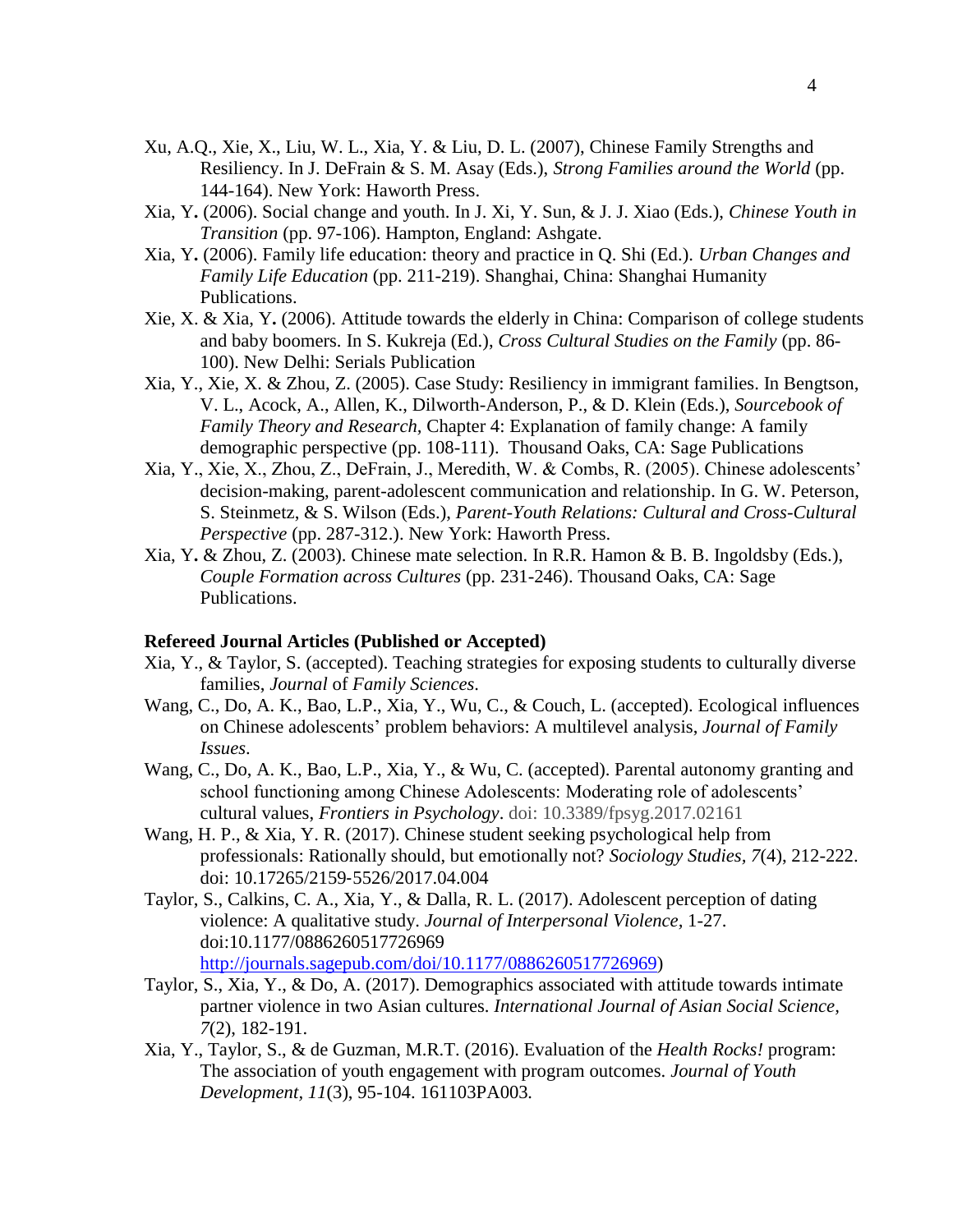- Wang, H. P., Xia, Y., & Zhang, X. Y. (2016). Freshmen or Pre-Graduates, Who Need More Attention? -Mental Health Changes from Chinese Freshmen to Pre-Graduates, *Sociology Study*, 56 (6.1), doi: 10.17265/2159-5526/ISSN 2159-5526
- Goedeken, J., Xia, Y., Durden, T., & de Guzman, M. (2016). Rural Hispanic youth perceptions of positive youth development experiences, *Journal of Extension*, *54*(4). 4RIB3 Retrieved from<https://joe.org/joe/2016august/rb3.php>
- Wang, C., Xia, Y., Li, W., Wilson, S., Bush, K. R., & Peterson, G. (2016). Parenting behaviors, adolescent depressive symptoms, and problem behavior: The role of self-esteem and school adjustment difficulties among Chinese adolescents, *Journal of Family Issues, 37*(4), 520-542. doi: 10.1177/0192513X14542433
- Xia, Y., Wang, C.X., Li, W.Z., Wilson, S., Bush, K., & Peterson, G. (2015). Chinese parenting behavior, adolescent school adjustment, and problem behavior, *Marriage and Family Review*, *51*(6), 489-515. doi: 10.1080/01494929.2015.1038408
- Xu, A. Q., & Xia, Y. (2014). The changes in mainland Chinese families during the social transition in the last 30 years, *Journal of Comparative Family Studies*, *45*(1), 31-53.
- Cho, W.J., Bush, K.R., Xia, Y., Wilson, S.M., Li, W., & Peterson, G.W., (2014) Paternal behaviors and adolescents' academic motivation in Mainland China. *Child Studies in Asia-Pacific Contexts, 4*(2), 95-108*.* doi I: 10.5723/csac,2014.4.2.095.
- Wang, H. P., & Xia, Y. (2014). Comparison of Online and Distance Teaching Strategies between the OUC, China and UNL, the U.S.A. *Journal of Continuing Higher Education (in Chinese), 27*(6), 40-46. ISSN2095-5987 CN42-1845/G4
- Zhang, X, Xia, Y., Wang, H. P., & Jung, E. (2012). Stress, Coping and Suicide Ideation in Chinese College Students, *Journal of Adolescence*, *35*, 683-690. doi: 10.1016/j.adolescence.2011.10.003
- Xie, X. & Xia, Y. (2011). Grand-parenting in Chinese immigrant families, *Marriage and Family Review*, *47*(6), 383-396. doi: 10.1080/01494929.2011.594218
- Phillips, E.E., Bischoff, R., Abbott, D.A. & Xia, Y. (2009). Connecting behaviors and newlyweds' sense of shared-meaning and relationship satisfaction. *The Journal of Couple and Relationship Therapy, 8*(3), 247-261. doi: 10.1080/15332690903049257
- Xu, A., Zhang, J. & Xia, Y. (2007). Impacts of parents' divorce on Chinese children and youth: A model with academic performance as mediator. *Marriage and Family Review*, *42*(3), 91-119. doi: 10.1300/J002v42n03\_0
- Xie, X., Xia, Y**.** & Liu, X. (2007). Family income and attitudes towards older people in China: Comparison of two age cohorts. *Journal of Family Economic Issues, 28*(1), 171-182. doi: 10.1007/s10834-006-9044-5
- Xu, A.Q., Xie, X., Liu\*, W. L., Xia, Y. & Liu, D. L. (2007). Chinese Family Strengths and Resiliency. *Marriage and Family Review*, *41*(1), 143-164. doi: 10.1300/J002v41n01\_08
- Dalla, R. L., Lopez, W., Jones, V., & Xia, Y. (2006). Individual and familial stressors among rural Nebraskan, bilingual paraprofessional educators. *Journal of Hispanic Higher Education, 5(2)*, 127-141. (J. Series No. 14774). doi: 10.1177/1538192705285166
- Xie, X. & Xia, Y**.** (2005). Attitude towards older people in China: Comparison of college students and baby boomers. *International Journal of Sociology of the Family*, *31*(2), 145-158.
- Xia, Y., Xie, X., Zhou, Z., DeFrain, J., Meredith, W. & Combs, R. (2004). Chinese adolescents' decision-making, parent-adolescent communication and relationship. *Marriage and Family Review, 36*(1/2), 119-145. doi:10.1300/J002v36n01\_06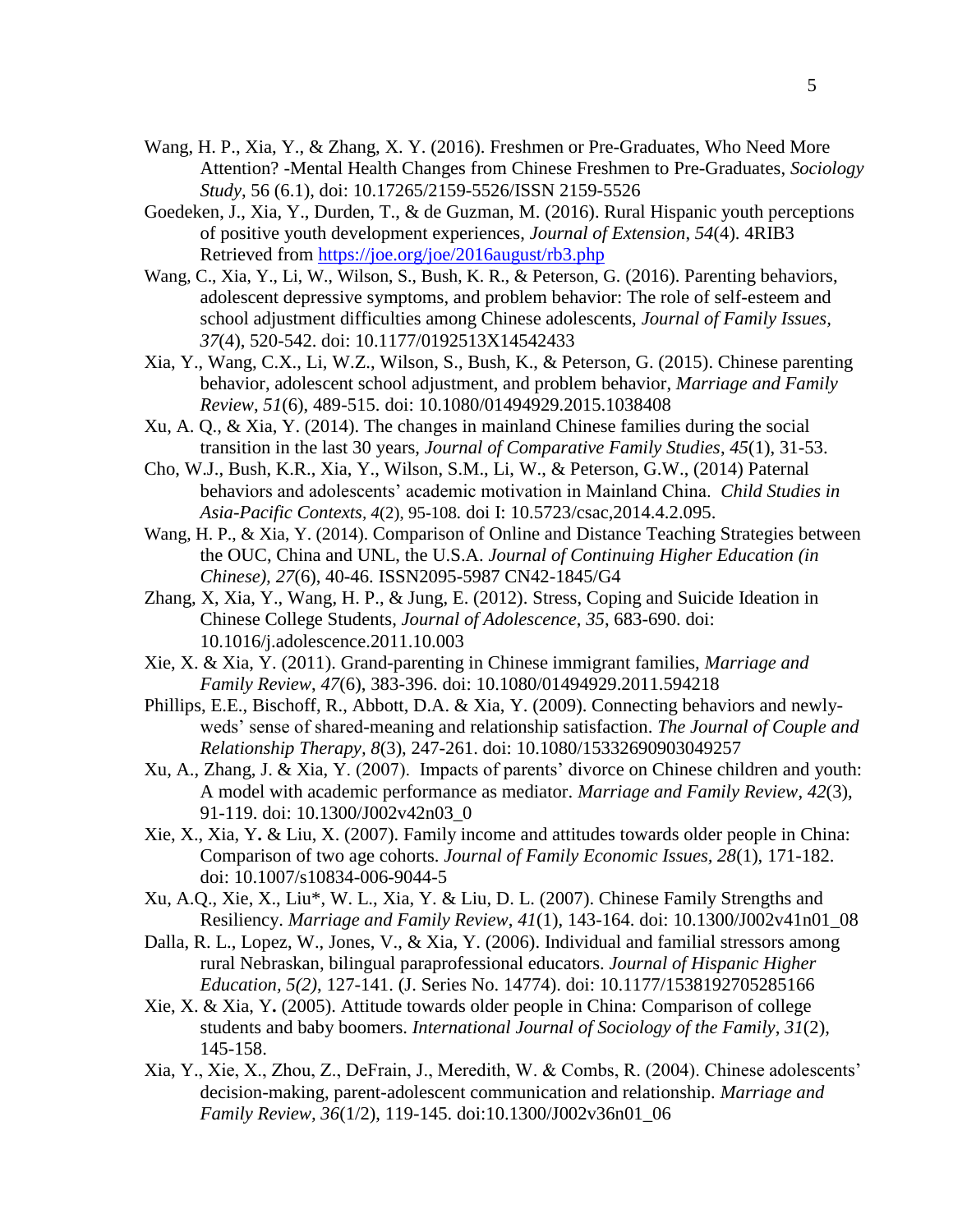- Xie, X., Xia, Y. & Zhou, Z. (2004). Strengths and stress in Chinese immigrant families: A qualitative study. *Great Plain Research*, *14*(2), 203-218.
- Dalla, R., & Xia, Y. (2003). "You must give them what they want and pray they don't kill you": Street-level sex workers' reports of victimization, personal resources and coping strategies. *Violence against Women, 9*(11)*,* 1367-1394. (J. Series No. 13916). doi: 10.1177/1077801203255679
- Xie, X., & Xia, Y**.** (2001). Adult Children Taking Care of Their Aging Parents: A Multiple-Case Study on Caregivers' Perspective. *Asian Pacific Journal of Social Work, 11(2), 53- 64*. doi: 10.1080/21650993.2001.9755860
- Combs, E. R. & Xia, Y**.**, (2000). Increasing older population and rural community vitality: The role of housing. *Housing and Society, 27*(1), 44-55.
- Jory, B., Xia, Y**.**, Freeborn, A., & Greer, C. (1997). Locus of control and problem solving interaction in families with adolescents. *Journal of Adolescence, 20*, 489-504. doi: 10.1006/jado.1997.0104

#### **Refereed Journal Articles (In Review)**

- Do, A., Xia, Y., & Raffaelli, M. (in review). Vietnamese Refugee and Immigrant Parents' Perception of Adolescent Mental Health, Help-Seeking Pathways, and Barriers, *Journal of American Psychology*.
- Taylor, S. Do, A.K., Qin, S., Xia, Y., & de Guzman, M. (in review). Youth perspectives of experiential learning delivery: Findings from a multistate 4-H youth program. *Journal of Human Sciences and Extension.*
- Xia, Y., & Zhang, X. (in review) Stress, family processes and depression in Asian American adolescents. *Youth and Society*.
- Wang, H. P., Xia, Y., Springer, P., & Doll, E. (in review). Chinese student professional help seeking: Tendency and predictors, *Journal of College Student Development*.
- Taylor, S. & Xia Y. (in review). The role of intimate partner violence advocates in helping women at a Midwestern shelter: An intrinsic case study. *Violence and Victims*

## **Refereed Conference Proceedings**

- Tian, B. J., Guo, Y. J., & Xia, Y. (2015, May). The development of stress and coping among Chinese college students. Association of Chinese Positive Psychology annual meeting, Beijing, China, 367-371.
- Wang, H. P., Xia, Y., Wu, C. R., & Zhang, X. Y. (2011, July). Predictors of help-seeking among among Chinese college students: Family Matters*.* Paper presented at Chinese Sociologist Association Annual Conference. Guangzhou, China, 464-479.
- Cramer, S.L., Xia, Y**.**, Moran, B. & Davis, E. (2005, November). Economic well-being of Midwestern households: A comparison of alternative measures. The Association for Financial Counseling and Planning Education, Scottdale, AZ.
- Xu, A., Zhang, J. & Xia, Y**.** (2004). Impacts of divorce on children: A Chinese model. Korean International Family Strengths Conference, Seoul, Korea, June 9-11 2004. Conference Proceedings, 180-187.
- Cramer, S., & Xia, Y**.** (1998). Factors affecting retirement savings of Midwestern women. Proceedings of Association for Financial Counseling & Planning Education. Ft. Lauderdale, FL, 176-184.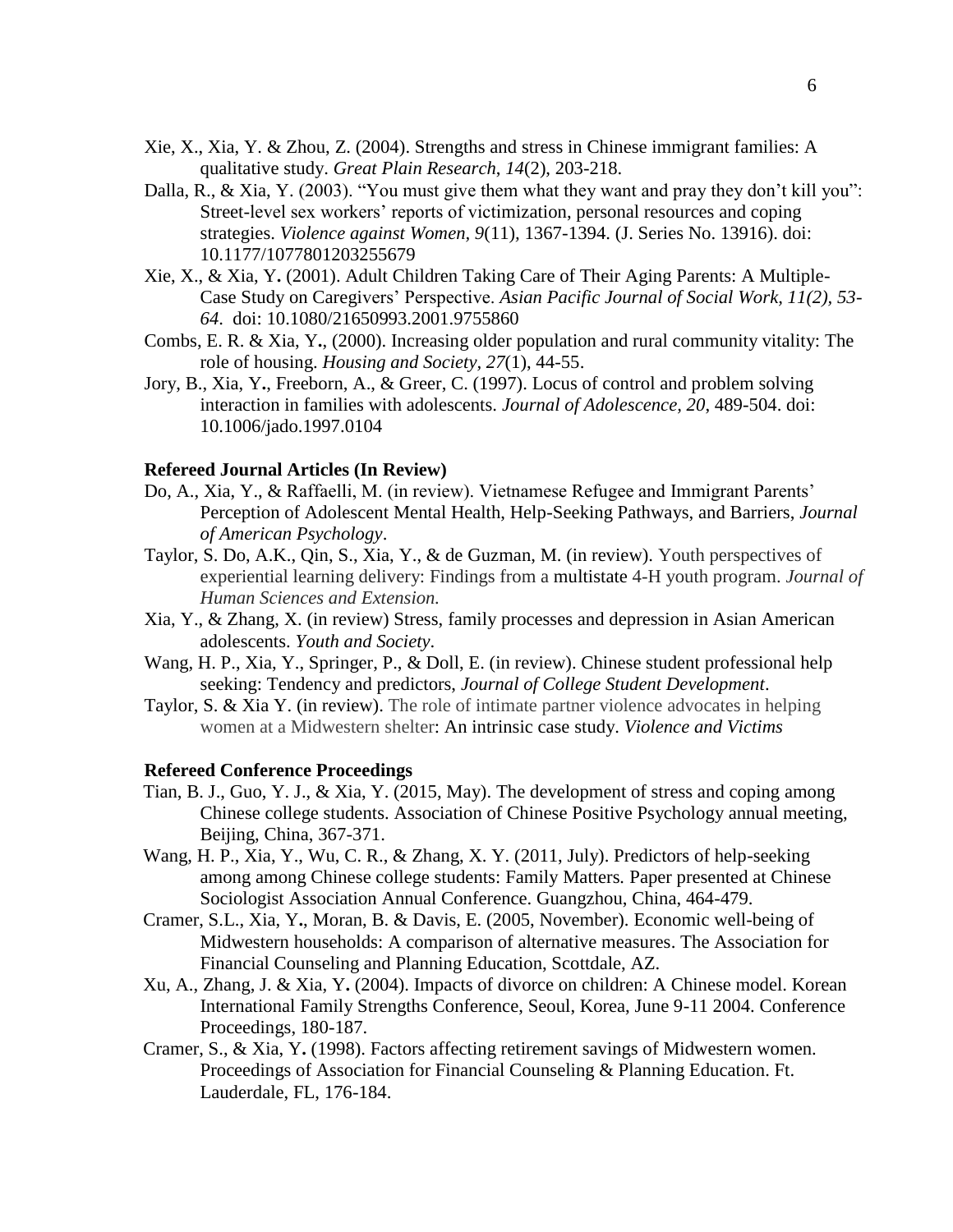#### **Other Publications**

- Taylor\*, S. & Xia, Y. (2017). Child neglect. In K.L. Nadal (Ed.) *Encyclopedia of Psychology and Gender* (pp. 289-291). Thousand Oaks: Sage Publication. DOI: <http://dx.doi.org/10.4135/9781483384269.n>
- Taylor\*, S. & Xia, Y. (2017). Physical assault, male survivors of. In K.L. Nadal (Ed.) *Encyclopedia of Psychology and Gender* (pp. 1311-1313). Thousand Oaks: Sage Publication. DOI:<http://dx.doi.org/10.4135/9781483384269.n>
- Do\*, A., & Xia, Y. (Winter 2014). Cultural influences on dating and courtship. *NCFR Report*. Minneapolis, MN: National Council on Family Relations. F15-F16.
- Xia, Y., & Taylor\*, S. (Fall 2014). Intimate Partner Violence: Prevalence, risks and intervention in China. *NCFR Report*. Minneapolis, MN: National Council on Family Relations, F8- F9.
- Xia, Y., Bischoff, R., DeFrain, J., Kostelnik, M., & Hollist, C. (2013). An effort of internationalizing family studies. *NCFR Report*. Minneapolis, MN: National Council on Family Relations.
- Hill-Menson\*, T., Gonzalez-Krugar, G., & Xia, Y**.** (2005). Syllabus: Contemporary Family Issues: Addictions and Family Violence; Activity: Fieldtrip Experience Paper. In J. L. Hardesty (Ed.), *Families and Violence: Syllabi and Instructional Materials* (pp. 161- 176)*.* Minneapolis, MN: National Council on Family Relations.
- Xia, Y**.**, & Zhou, Z. (1999). Book Review: Towards a Chinese Conception of Social Support. *Journal of Marriage and Family, 61*(3), 815. DOI: 10.2307/353585

## **Outreach Publications**

- Xia, Y., & Zhang\*, X. (2012). Stress and coping related to drought for rural families. UNL Extension. [http://droughtresources.unl.edu/c/document\\_library/get\\_file?uuid=c69c3298](http://droughtresources.unl.edu/c/document_library/get_file?uuid=c69c3298-f195-48b8-b31d-d6667ec8b1fc&groupId=4932388&.pdf) [f195-48b8-b31d-d6667ec8b1fc&groupId=4932388&.pdf](http://droughtresources.unl.edu/c/document_library/get_file?uuid=c69c3298-f195-48b8-b31d-d6667ec8b1fc&groupId=4932388&.pdf)
- Brown, S., Fox, M., Lodl, K., Potter, S., & Xia, Y. (2009). *4-H Health Rocks! Intermediate Level Trainer's Guide*
- Xia, Y**.** (2006). Family life education: Theory and Practice. Center for Shanghai Family Life Education.<http://www.familystudy.org.cn/>
- Zhang, X., & Xia, Y. (2006). Fatherhood and father's role in the family: Research and practice. Shanghai Academy of Social Sciences. Sociology Institute. <http://www.sass.org.cn/eWebEditor/UploadFile/00n/ull/20060519101214739.doc>

#### **Technical Reports**

- Xia, Y. de Guzman, M.R.T., Lodl, K., Zhang, X., Do, A., Qin, S. & Taylor, S. *Towards Healthy and Strong Youth: Evaluation of Health Rock! Intermediate Level Training*. Annual reports were provided to the National 4-H Council and each of the 13 participating states, and some counties in 7 years. Approximately 80 reports have been provided. Xia, Y., Do, A., Qin, S., & Taylor, S. TEAMS: *CYFAR annual evaluation report, 2013* NIFA
- Xia, Y., Do, A., & Qin, S. TEAMS: *CYFAR annual evaluation report, 2011 & 2012* NIFA
- Xia, Y., & Todd, M. TEAMS: *CYFAR annual evaluation report, 2009 & 2010*. NIFA
- Xia, Y. & de Guzman, M.R.T. *Community Together Can: CYFAR annual evaluation reports*, 2005, 2006, 2007 & 2008 to USDA
- de Guzman, M. R. T. with Xia, Y., Brown, J., Jung, E., Zhang, X., Todd, M., Howard, A., & Do, K. A. The challenges and issues faced by people in poverty: A preliminary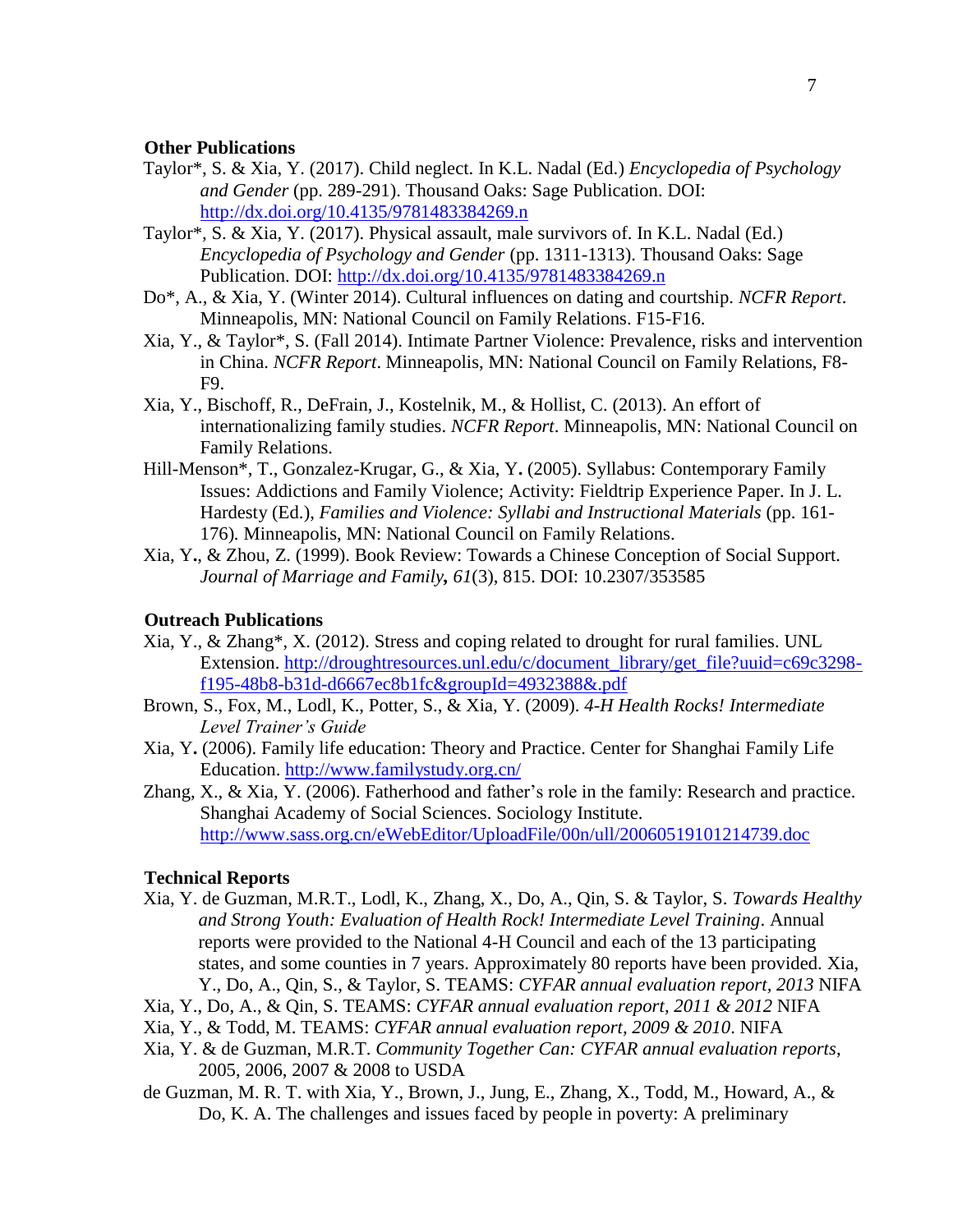examination of poverty in Lincoln, NE. Prepared for The Center for People in Need, Lincoln, NE.

Xia, Y. & Hill-Menson, T. Parenting Kindly: Child abuse prevention program evaluation, 2006 Lincoln Asian Community and Culture Center

### INVITED PRESENTATIONS (33):

## **International (29)**

- Xia, Y., (2017, November). Discussant for Invited Symposium *Teaching Family Science as a Catalyst in Neighborhoods, Communities and Contexts* by Trask, B.S., (Chair), Hutter, M., Settles, B., Hamon, R.R., Grieving, J., & Viramontez-Anguiano, R.P. National Council on Family Relations Annual Conference, Orlando, FL
- Hacker, D., Settle, B., MacDaniel, S., Hutter, M., & Xia, Y. (2016, November). *Special Session: Families and Human Rights: The Migration Experience.* Special Session, facilitator, National Council on Family Relations Annual Conference, Minneapolis, MN
- Trask, B., Bogenschneider, K., De Reus, L. A., Njue, J.R., Robila, M., & Xia, Y. (2016, November). *Invited Symposium: Linking the United Nations 2030 Sustainable Development Goals, and Family Science: Curricular, Research and Policy Implications and Applications*, Invited Symposium Discussant, National Council on Family Relations Annual Conference, Minneapolis, MN
- Xia, Y. (2016, September). *Changes in Chinese urban family structure*. Handbook of Chinese Marriage and Family Workshop, XAJT-Liverpool University, Suzhou, China
- Xia, Y. (2016, June). *Family Life Education (International) Workshop*, Coordinator and Presenter, Shanghai Women Federation, Shanghai Academy of Social Sciences Sociology Institute, Family Sociological Committee Chinese Sociological Association, and National Council on Family Relations, Shanghai, China
- Xia, Y. (2015, October). The Ecology of Stress and Strengths Based Coping, Chinese Association of Education Research, Education Psychology Annual Meeting, Changsha, Hunan, China
- Xia, Y. (2015, October). Mindfulness and stress coping, East China Normal University, Shanghai, China
- Xia, Y., Bischoff, R., Crofts, P., & Kashyap, L. (2014, November). *Special Session: Developing Family Studies as a Discipline Internationally: The Creation of a Graduate Program in International Family Studies*, National Council on Family Relations Annual Conference, Baltimore, MD.
- Xia, Y. (2013, November). *Predictors for downward mobility in the second generations of Asian American immigrants*. University of Newcastle, Australia, Newcastle, AU.
- Xia, Y., Crofts, P., & Barnes, L. (2013, November). *Effective program planning and evaluation.*  University of Newcastle Central Campus, Central Coast, AU.
- Xia, Y.**,** Ausherman, K., & Williams, M. (2012, November). *Dating and Intimate Relationship among Chinese College students and Internet Addiction among Chinese Youth, and Effective Helping, Advanced Seminar of Effective Helping*, Central China Normal University, Wuhan, China.
- Xia, Y**.** (2012, November). *Chinese Parent-Adolescent Relationship and Strengths-Based Parenting*, South China Normal University, Guangzhou, China.
- Xia, Y. (2011, October). *Psychosocial development in young children*, Jiangsu Academy of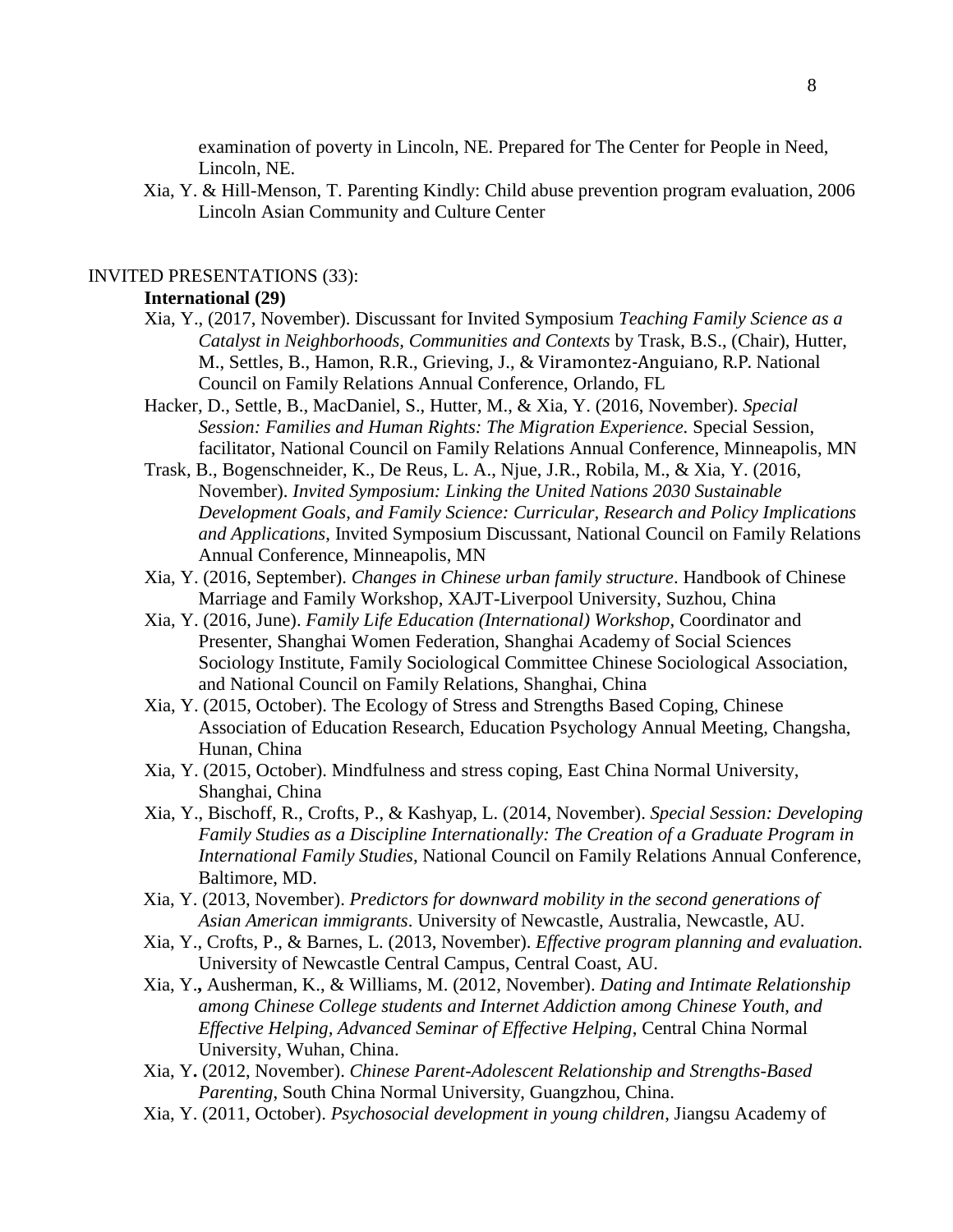Social Sciences, Institute of Early Childhood Education, Nanjing, China

- Xia, Y. & Zhang, X. (2011, October). *Urban Chinese parenting, Adolescent school adjustment and problem behavior*, Changing Urban Life: An International Symposium, East China Normal University, Shanghai, China.
- Xia, Y., Zhang, X.Y., & Qin, S. (2011). *The Mediating roles of Family Processes on the Association between Family SES and downward assimilation among the secondgeneration Asian American adolesc*ents at Chinese Society and Harmonious Family: 9th Family Issues Symposium**,** sponsored by Family Sociological Committee of Chinese Sociological Association and Guangdong Family Periodical Group, July 9-10, 2011.
- Xia, Y., Meng, Y. M., & Zhang, X. Y., (2011, May). *The relationship between self-esteem and problem behavior in Chinese adolescents: A further canonical correlation analysis of underlying factors of scales*. Speaker at the International Conference on Families as Social Capital Co-Organized by Korean Home Economics Association, Korean Home Management Association, Korean Family Resource Management Association, Korea Association of Family Relations, & The Korean Family Welfare Association, Seoul, South Korea.
- Xia, Y. (2010, October). *Ethics and Culture: How to become an effective counselor*. Visiting scholar lecture at Shanghai Science and Technology University, Shanghai, China
- Xia, Y**.** (2010, July). *Evidence-Based Approach: Using program management and evaluation to help youth and families in the community*. Keynote speaker at the Pan-African International Family Strength Conference, Kenyatta University, Mombasa, Kenya
- Xia, Y., & Zhang, X. (2009, July). *Designing Prevention and Intervention for Adolescents at Risk*. Speaker at the Behavioral Health Seminar-Working with High School Students and their Families, Chinese Psychological Association, Beijing, P.R. China
- Xia, Y., & Wang, C. (2009, July). *Helping Chinese College Students in Crisis*. Speaker at training seminar, Tsinghua University Student Mental Health Office, Beijing, P.R. China
- Xia, Y. (2008, September). *Family research and its policy implications*, Discussant, China Study Forum, Speaker invited by Shanghai Academy of Social Sciences, Shanghai, P.R. China.
- Steinmetz, S. & Xia, Y. (2008, September). *Publishing family studies in the U.S.: What Chinese scholars need to know*, Speaker invited by Shanghai Academy of Social Sciences, Sociology Institute, Shanghai, and P.R. China.
- Xia, Y**.** (2008, October). *Innovative Approach in Helping Adolescents,* Symposium Chair, the 5<sup>th</sup> World Congress of Psychotherapy. Beijing, P.R. China.
- Xia, Y. (2008, October). *Becoming successful: Utilizing resources to overcome challenges in college*, Speaker invited by the Institute of International Studies and Exchange, Xi'an Jiaotong University, P. R. China.
- Xia, Y. (2007, June). *Fatherhood research in the Western culture*, Shanghai, China, Coordinator and speaker, collaborated with China Shanghai Academy of Social Sciences, Sociology Institute, Shanghai Association of Psychologists and Shanghai Women Study Society.
- Xia, Y. (2006, September). *Marriage and Family Research and Intervention*, Coordinator and speaker, invited by China South Normal University, Family Periodical, and Clear Sky Clinic, Guangzhou, China
- Xia, Y., DeFrain, J. & Moyer, B. (2006, September). *Effective Prevention and Systemic Response: Family Violence International Seminar*, Coordinator and co-presenter, Invited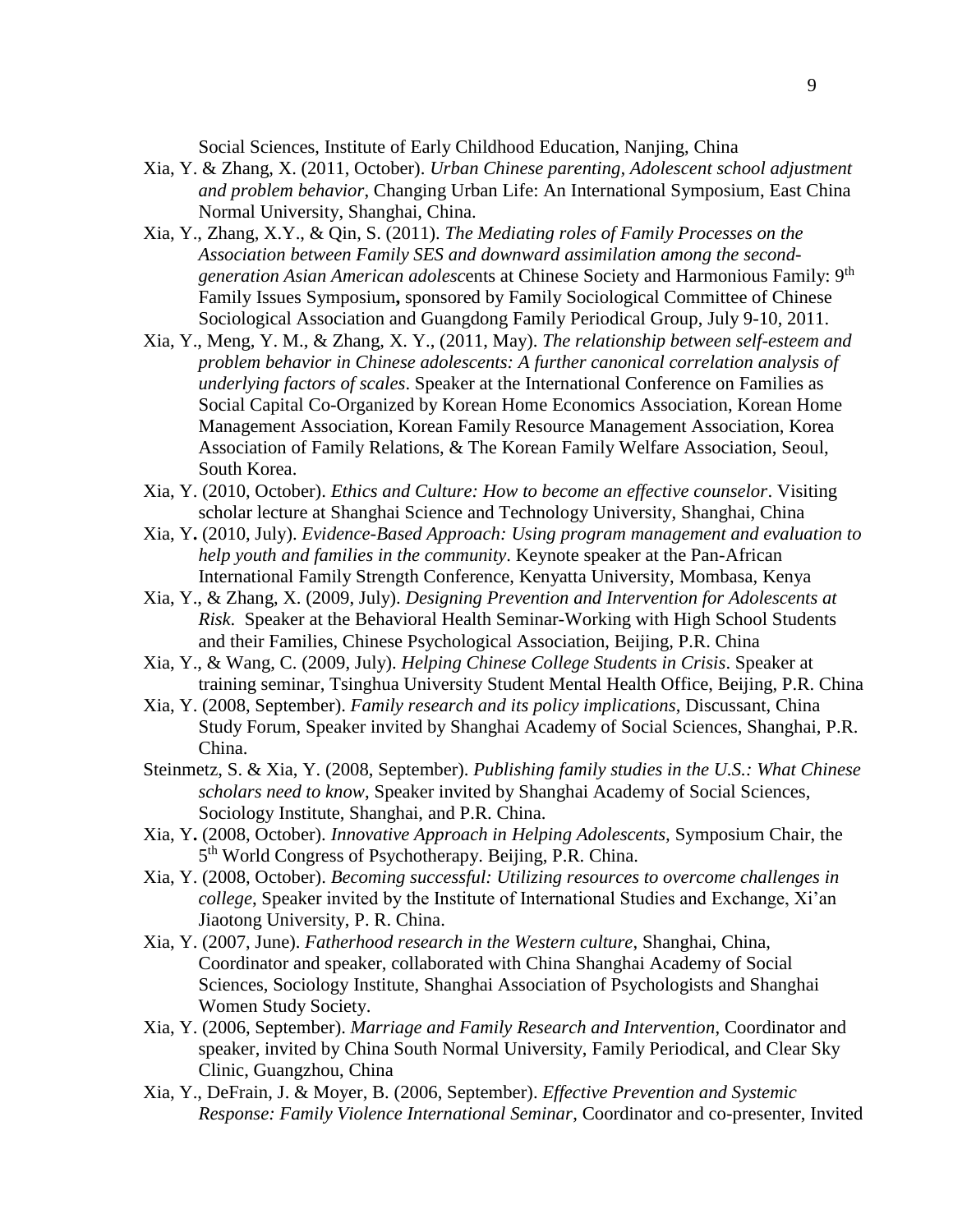by Shanghai Academy of Social Sciences, Sociology Institute, Shanghai Women Study Society, & Shanghai Association of Marriage and Family Research, Shanghai, China.

- Smith, C. W., Yi., C. L. & Xia, Y**.** (2005, July). *Advanced Workshop on Marriage and Family Therapy.* Coordinator and Co-Presenter, invited by Peking University Department of Psychology, Beijing China
- DeFrain, J., Smith, C. W., Xia, Y., Geggie, J., Xie, X. & Cradwell, L. (2005, July). *Shanghai Advanced Seminar on Family strengths, stress, and family intervention.* Coordinator and Co-Presenter. Invited by Shanghai Academy of Social Sciences, Sociology Institute, Shanghai Mental Health Center, and Shanghai Women Federation, Shanghai, China
- Xu, A. Q., Zhang, J. H. & Xia, Y. (2004, June). *Impacts of divorce on children: A Chinese model*. Co-Plenary speaker, Korean International Family Strengths Conference, Seoul, Korea

## **National (5)**

- Xia, Y. (2010, November). *Negotiating Identity: A conversation between students and professionals*, Panelist speaker at the annual meeting of National Council on Family Relations, Minneapolis, MN.
- Xia, Y. (2009, April). *Achieving the successful outcomes of Heath Rocks through program evaluation*. National 4-H Council, Washington, DC.
- Xia, Y. (2005, November). Invited as Discussant for Symposium: *Methodological Issues in Asian American Family Research*, National Council on Family Relations 67th Annual Conference, Phoenix, AZ
- Xia, Y. (2003, October). *Marriage and divorce during Chinese social and economic change.*  Invited presentation as speaker at University of Iowa Center for Asian and Pacific Studies Lecture Series: Lived Experience, Mediated Representations and Social and Economic Change in Asia 1980-2000, University of Iowa Center for Asian and Pacific Studies, Iowa City, IA
- Xia, Y. (2002, September). *Families in global perspective*, Invited presentation at National Extension Leadership Development Program Seminar III: "Organizational Renewal and Development-Helping Our Organizations to Adapt Change." Albuquerque, NM,

## **State and Local (3)**

- Xia, Y. (2009, May). Keynote Speaker: Making your dream come true. Asian Graduate Scholarship Award Ceremony, Lincoln Asian Community and Cultural Center and Lincoln Public School
- Xia, Y. (2006, June) Invited presentation at Helping Hands, Basic Multicultural Behavioral Health Training, Sponsored by Nebraska Lutheran Family Services, Doan College, Grete, NE, June 2 2006
- Xia, Y. & Liu, W. (2002, October). *Obstacles for Asians to seek health and mental health services*. Invited presentation at Nebraska Minority Health Annual Conference. Nebraska Department of Health and Human Services, Lincoln, NE,

## REFEREED CONFERENCE PRESENTATIONS (81)

## **International** (24)

Hutter, M., & Xia, Y., (to be held 2018, July). *Migrating Families: Maintaining Generational Ties and Establishing Family and Community Bonds*., Oral session co-chairs/organizers.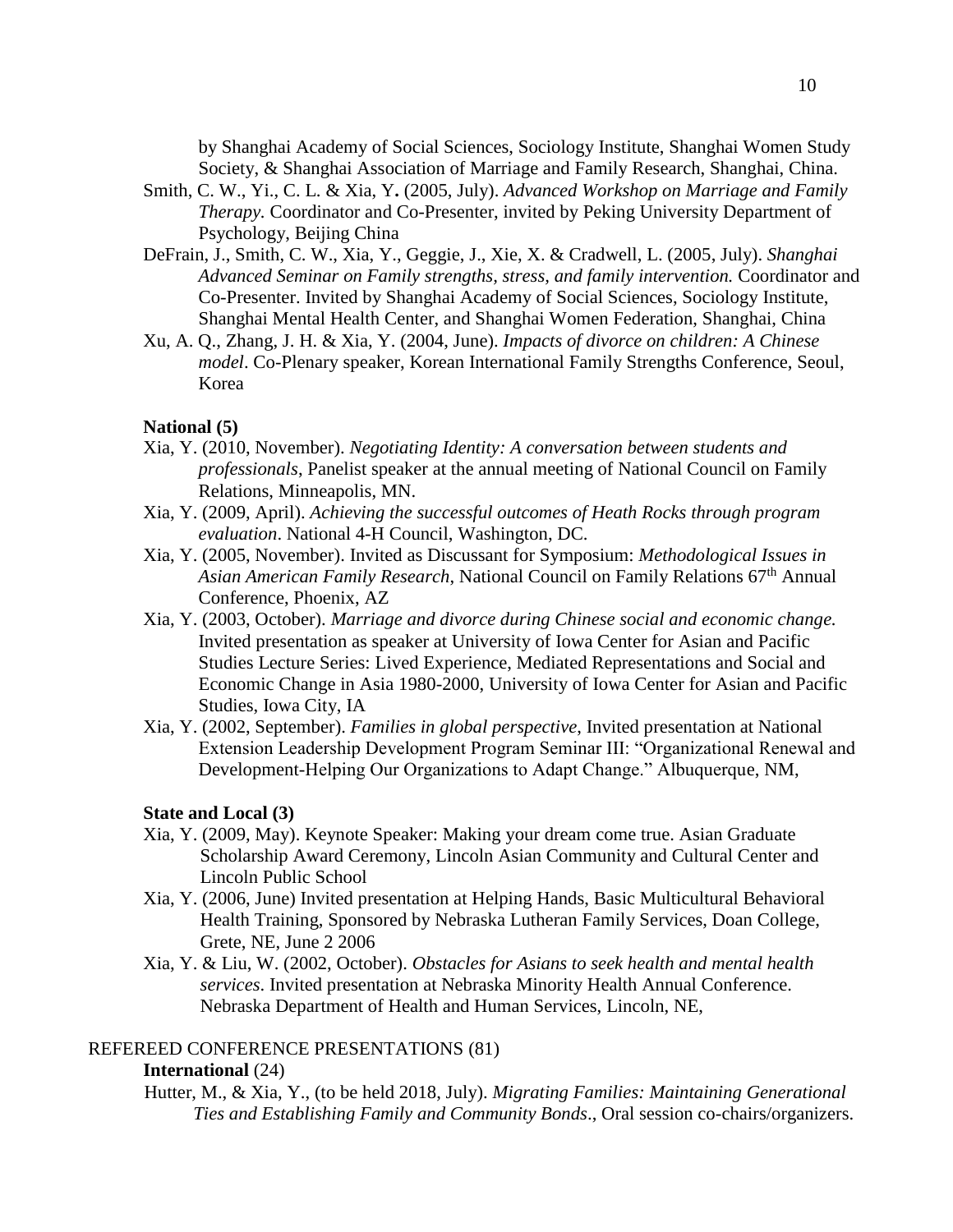International Sociological Association XIX World Congress of Sociology, Toronto, CA.

- Taylor, S., Wang, J. L., & Xia, Y, (2017, November). Mapping the global distribution of wellbeing, National Council on Family Relations annual meeting, Orlando, FL.
- Do, A., Wang, C., & Xia, Y. (2017, April). Parental Autonomy Support, Adolescent Selfconstrual, and Academic Achievement among Chinese Adolescents, Society for Research on Child Development (SRCD) Biannual Meeting, Austin, TX.
- Xia, Y. (2016, October). *Stress, coping, and adjustment among Chinese college students in the U.S*. Association of Chinese Social Sciences Professors Annual Conference, Denver, CO.
- Xia, Y., B. Brasad, D., Juvva, S., & Xu, A. Q. (2016, July). *Understanding marriage and families in social transition in China and India: A comparative approach*. International Sociological Association (ISA), the Third Forum of Sociology, Vienna, Austria.
- Tian, B. W., Guo, Y. Q., & Xia, Y. (2015, May). *Developmental process of stress and coping among Chinese college students*. Chinese Positive Psychology Research Annual Conference, Beijing, China
- Kim, J. H., & Xia, Y. (2015, November). *The role of the parent*‐*child relationship on young adults' financial behaviors*. Paper presented at the annual conference of National Council on Family Relations, Vancouver, Canada
- Qin, S., Do, A., Taylor, S., Xia, Y., & de Guzman, M. (2015, November). "I *can say 'no'": Evaluation of prevention program promoting youth resilience against substance use*. Poster presented at the annual conference of National Council on Family Relations Annual Conference, Vancouver, Canada.
- Krehbiel, M. Y. R. Xia, & de Guzman, M. (2014, November). *Developing Parents' Assets*. Paper presented at the annual conference of National Council on Family Relations Annual Conference, Baltimore, MD.
- Qin, S., Do, A., Taylor, S., & Xia, Y. R. (2014, November). *Religious Influences on Key Qualities to Successful Marriage: A World Value Study*, National Council on Family Relations Annual Conference, Baltimore, MD.
- Zhang, X. Y., & Xia, Y. (2014, March). *Stress, Coping, and Depression in Adolescents. Poster presented biennial meeting of the Society for Research on Adolescence*, Austin, TX.
- Zhang, X.Y., Xia, Y. & de Guzman, M. R. T. (2012, March). Poster presented at the biennial meeting of the Society for Research on Adolescence, Vancouver, BC, Canada.
- de Guzman, M. R. T., Cantarero, R., Brown, J., Carlo, G., Plata-Potter, S. I., Todd, M., Ramirez-Salazar, B., Proano, D., Davis, A., & Xia, Y. (2012, March). "*Vecindario": Latino parents' and adolescents' perceptions of neighborhood boundaries and factors determining neighborhood quality*. Poster presented at the Biennial Meeting of the Society for Research on Adolescence, Vancouver, BC, Canada.
- Duan, C. Y., Zhang, N.J., & Xia, Y. (2011, October). *Psychological challenges of the fast economic development in China: Possible Directions for prevention and intervention*. Paper presented at the annual conference of the  $17<sup>th</sup>$  Association of Chinese Professors of Social Sciences (ACPSS) International Conference, New York.
- Xia, Y., Zhang, X.Y., & Qin, S. (2011, July). *The mediating roles of family processes on the association between family SES and downward assimilation among the secondgeneration Asian American adolesc*ents. Plenary speech presented at the annual meeting of Chinese Sociological Association, Family Sociological Division.
- Wilson, S. & Xia, Y. (2008, March). Co-chair for Symposium: *parenting and developmental outcomes among Kenyan and Chinese adolescents*. Society for Research on Adolescence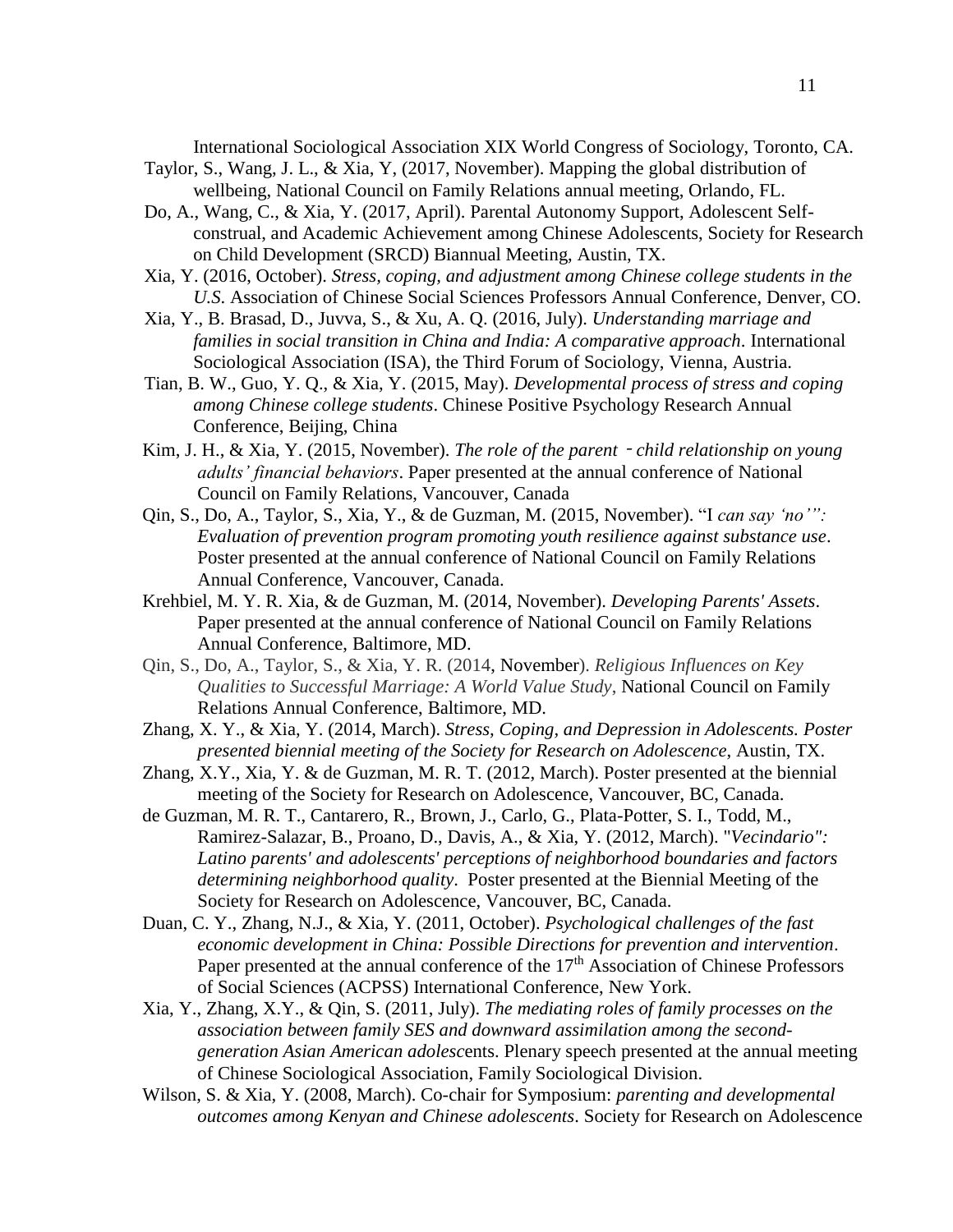Biannual Meeting, Chicago, IL.

- Xia, Y., & Wang, C. (2008, March*). Chinese parental behaviors, parent-adolescent conflict, adolescent school adjustment and problem behavio*r. Paper presented at the biannual meeting of the Society for Research on Adolescence Biannual Meeting, Chicago, IL.
- Xia, Y**.,** Do, A. & Raffaelli, M. (2008, October). *Access barriers to Vietnamese American*  adolescent: What do the gate-keepers say? Paper presented at the 5<sup>th</sup> World Congress of Psychotherapy. Beijing, China.
- Zhang, X., Wang, H. & Xia, Y. (2008, October). *Striving to Meet College Students' mental*  health needs. Paper presented at the 5<sup>th</sup> World Congress of Psychotherapy. Beijing, China.
- Xia, Y**.**, Calkins, C., Garrett, A. & Vo, T. (2005, June)*. Vietnamese American youth's perception of risk and protective factors for substance abuse.* Paper presented at Mexican International Family Strengths Conference, and Centro de Investigaciones y Estudios Superiores en Anttropologia Social (CIESAS), Cuernavaca, Mexico
- Dalla, R. L., Jones, V. & Xia, Y (2004, October). *An exploratory investigation of individual and familial stressors among rural Nebraska, bi-lingual paraprofessional educators*. Paper presented at the 1<sup>st</sup> annual Working with Latinos/Hispanics in the U.S.A. Conference. Sponsored by the University of Puerto Rico, Puerto Rico.
- Xia, Y**.** (2002, June). *Modeling of Chinese parent-adolescent communication and relationship*. Co-author, Shanghai International Family Strengths Conference, Shanghai, China
- Lin, L. W. & Xia, Y**.** (2002, June). *A cross-cultural study of married Chinese women's perceptions of intergenerational interdependence, filial anxiety, and marital satisfaction,*  Paper presented at the 1<sup>st</sup> Shanghai International Family Strengths Conference, Shanghai, China

#### **National and State** (58)

- Taylor. S., Xia, Y., Do, A., Qin, S., & de Guzman, M. R. (2017, March). *Health Rocks! Program: The Association of Youth Engagement with Program Outcomes*. National Youth-At-Risk Conference, Savana, GA.
- Zhang, Q.W., Taylor, S., Do, A., Qin, S., & Xia, Y. (2016, November). *Gaining Intercultural Competence in a University Course on Immigrant Families.* National Council on Family Relations Annual Conference, Minneapolis, MN
- Do, A., & Xia, Y. (2016, November). Acculturation Gaps, Perceived Stress, and Refugee Family Functioning, National Council on Family Relations Annual Conference, Minneapolis, MN
- Zhang, X.Y., & Xia, Y. (2016, November). An Overview of Family Life Education in China, National Council on Family Relations Annual Conference, Minneapolis, MN
- Qin, S., & Xia, Y. (2016, November). *Decade Trajectory of Chinese Youth's Mental Health: A Meta Analysis*, National Council on Family Relations Annual Conference, Minneapolis, MN
- Wang, C. X., Xia, Y., Wu, C. R., Couch, L. (2016, March). Parental autonomy support, adolescent self-construal, and problem behavior in China. Society for Research on Adolescence (SRA) Biannual Meeting, Baltimore, MD.
- Srivastava<sup>1</sup>, D., Kok, C. Eum, J., Garcia, G., de Guzman, M. R., Xia, Y., Hong,, S. Y., Durden,, T., Do, A., Qin, S., Zhang, V., Tuliao, M., & Damian, S. (2016, February). Conceptions regarding children's health among Asian immigrant parents in the Midwest.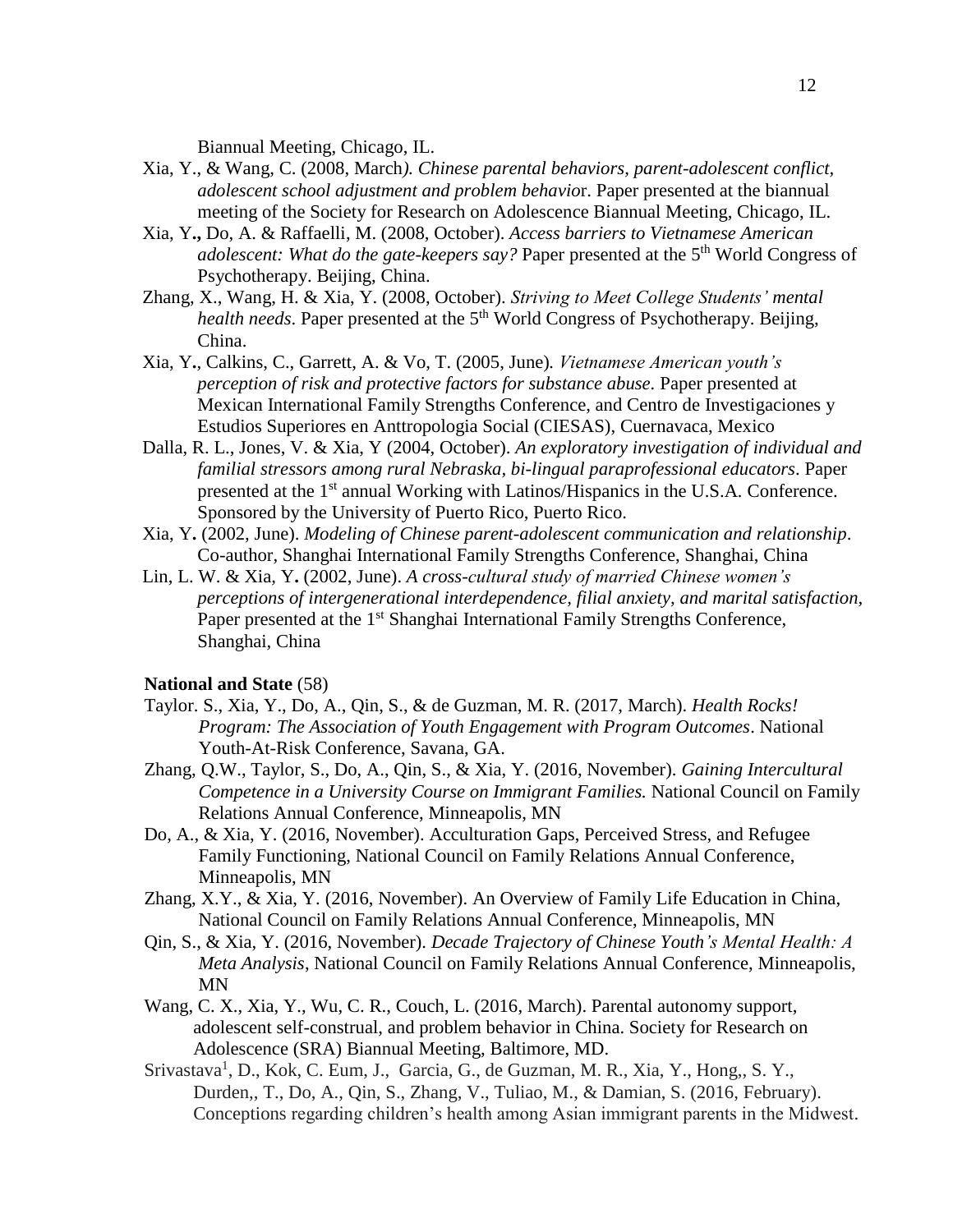Society for Cross-Cultural Research (SCCR) Annual Meeting, Portland, OR.

- Qin, S., Xia, J.G., & Xia, Y. (2015, November, accepted). School processes and student disengagement: A national study based on SASS 2011-12 data. Paper to be presented at the University Council for Education Administration (UCEA) annual convention, San Diego, CA.
- Xia, Y., Wang, H. P., Do, A., & Qin, S. (2013, November). *Family policy in China: A snapshot of 1950-2010*. Paper presented at the National Council on Family Relations Annual Conference, San Antonio, TX.
- Xia, Y., de Guzman, C. Do, A., Qin, S., & Zhang, X. Y. (2013, November) *How to make evaluation work for you,* Poster presented at the National Council on Family Relations Annual Conference, San Antonio, TX.
- Krehbiel, M., Xia, Y., & de Guzman, M. (2012, October). *Helping middle school youth staying in school: Using multiple intervention strategies,* Paper presented at the National Council on Family Relations.
- Xia, Y., Qin, S., Do, A. & Ausherman, K. (2012, October). The influence of parenting factors on Chinese adolescents' smoking and academic outcomes: A meta-analysis. National Council on Family Relations,
- Xie, X. l. & Xia, Y. (2011, November). *Defying the tradition: Chinese immigrant seniors in separate residence*, Paper presented at the National Council on Family Relations Annual Conference, Orlando, FL.
- Todd, M. & Xia, Y**.** (2010, November). *LGBT family strength and challenges*, Paper presented at the National Women Studies Association annual conference, Denver, CO
- Haiping, W., Zhang, X., Do, A., & Xia, Y. (2009, November). *Stressful Life Events, Coping Strategies and Related Social Factors in Chinese College Students*, poster presented at the National Council on Family Relations Annual Conference, San Francisco
- Zhang, X. Yi, C., & Xia, Y. (2009, November). A *Path Model for Depression of Chinese Parents of Children with Intellectual Disability*. National Council on Family Relations Annual Conference, San Francisco.
- Xia, Y**.,** Do, A., Raffaelli, M. & Todd, M. (2008, November). *Barriers to the mental health services of Vietnamese adolescents: Family Peprspective*. Poster presented at the National Council on Family Relations Annual Conference, Little Rock, AK
- Xia, Y**.,** (2008, November). *Lenses on resiliency: Asian female professors turning their struggles into empowerment: Cashing in my cultural heritage*. Paper presented at the National Council on Family Relations Annual Conference, Little Rock, AK
- Wang, H. Zhang, X., Jung, E. & Xia, Y. (2008, November). *A longitudinal study of mental health among Chinese college students: From family perspective*, Poster presented at the National Council on Family Relations Annual Conference, Little Rock, AK
- Todd, M. & Xia, Y. (2008, November). The ones that hit hardest: A Meta-analysis of dating violence. Paper presented at the National Council on Family Relations Annual Conference, Little Rock, AK
- Xia, Y. & Wang, C. (2008, March). *The Associations among maternal behaviors, parentadolescent conflict, depression and problems in Chinese adolescents*. Paper presented at Society for Research on Adolescence Biannual Meeting, Chicago, IL.
- Xia, Y. Chinese Parenting and Adolescent Outcomes, Discussant, Society for Research on Adolescence Biannual Meeting, 2008
- Xia, Y. & Meng, Y. M. (2007, November). *The Relationship between Self-esteem and Problem*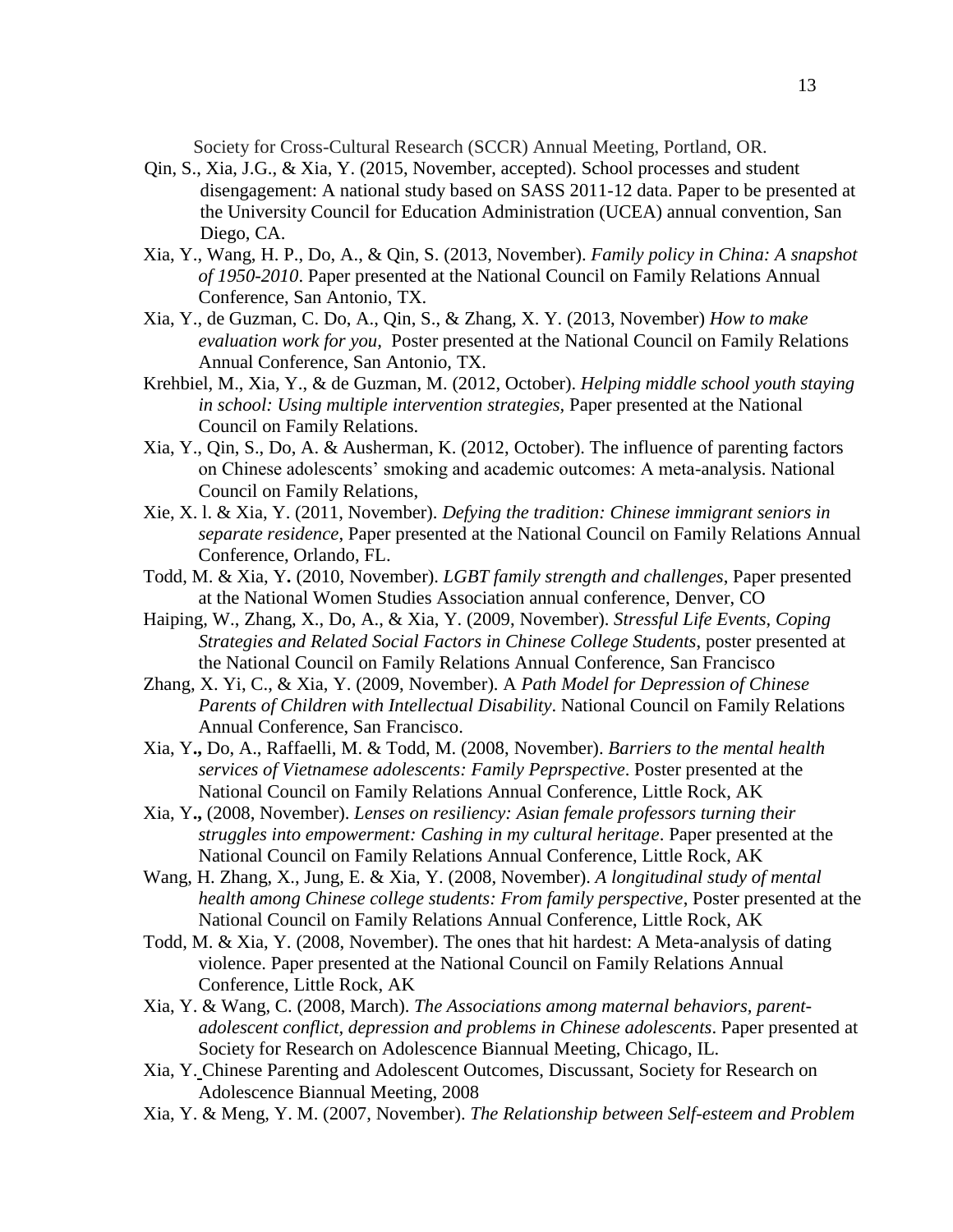*Behavior in Chinese Adolescence: A Canonical Correlation Analysis Approach on Underlying Factors of Scales*. Paper presented at National Council on Family Relations Annual Conference, Pittsburgh, PA

- Xie, X. & Xia, Y. (2007, November). *Asian immigrants' parental expectations and parenting for their offspring*. Paper presented at National Council on Family Relations Annual Conference, Pittsburgh, PA
- Garrett, A., Xia, Y., Cramer, S. & Huddleston-Casa, C. (2007, November). *Exploring the financial decision-making process among newlywed couples*. Paper presented at National Council on Family Relations Annual Conference, Pittsburgh, PA
- Zhang, X. Y., Wang, H. P., Jung, E. & Xia, Y. (2007, November). *Risk Factors of Suicide ideation among Chinese Adolescents and Young Adults*, Poster presented at National Council on Family Relations Annual Conference, Pittsburgh, PA
- Quek, K., Kim, S., Fang, S., Xia, Y**.** & Xie, X**.** (2007, November). Race notwithstanding: Asian female professors in predominantly White classrooms. Paper presented at National Council on Family Relations Annual Conference, Pittsburgh, PA
- Xia, Y., de Guzman, M., Greve, V., Kalson, L., Sherry, L., Kurtenbach, M. & Rastede, K. (2007, May). *Community Together Can: After School Program.* Children, Youth, and Families at Risk (CYFAR) Annual Conference, SCREES, Chicago, IL
- Xia, Y. Y Wang, C. X. (2007, March). *Parental behavior, school adjustment, depression and problem behavior in Chinese adolescents*. Society of Research on Child Development biannual meeting. Boston: MA.
- Xia, Y. Wang, H. & Wang, C. (2006, November). *Suicidal risks and depression among Chinese college freshmen*. Poster presented at American Public Health Association Annual Meeting, Boston
- Xia, Y. Wang, H., Liu, X., Wang, C. Hill-Menson, T., Xie, X. & Ji. C. (2006, November). *Adjustment and mental health among Chinese college freshmen*. Paper presented at National Council on Family Relations Annual Conference, Minneapolis
- Kim, S., Fang, S.S., Quek, K. M., Xia, Y. & Xie, X. (2006, November). *Journeys of transformation: Stories of Asian American professors.* Paper presented at National Council on Family Relations Annual Conference, Minneapolis.
- Calkins, C. Xia, Y., Bosch, K, Todd, M. (2006, November). *A youth perspective on adolescent dating violence*. Paper presented at National Council on Family Relations Annual Conference, Minneapolis
- Xie, X. & Xia, Y. (2006, November). *Family Income, gender and their influences on one's attitudes toward older people*. Poster presented at National Council on Family Relations Annual Conference, Minneapolis
- Xia, Y. (2006, May). *Risk and resiliency factors for substance use among Asian and Latino youth: Results from 2003 National Household Survey on Drug Use and Health,* Poster presented at the Children, Youth, and Families at Risk (CYFAR) Annual Conference, SCREES, Atlanta, GA.
- Xia, Y., Calkins, C., Garrett, A. & Vo, T. (2005, November). *Risk and resiliency factors for substance use among Vietnamese American youth, Paper presented at* National Council on Family Relations 67<sup>th</sup> Annual Conference, Phoenix, AZ
- Xia, Y. & Xie, X. (2005, November). *Qualitative method as an appropriate methodology for studying Chinese American families,* Paper presented at National Council on Family Relations 67<sup>th</sup> Annual Conference, Phoenix, AZ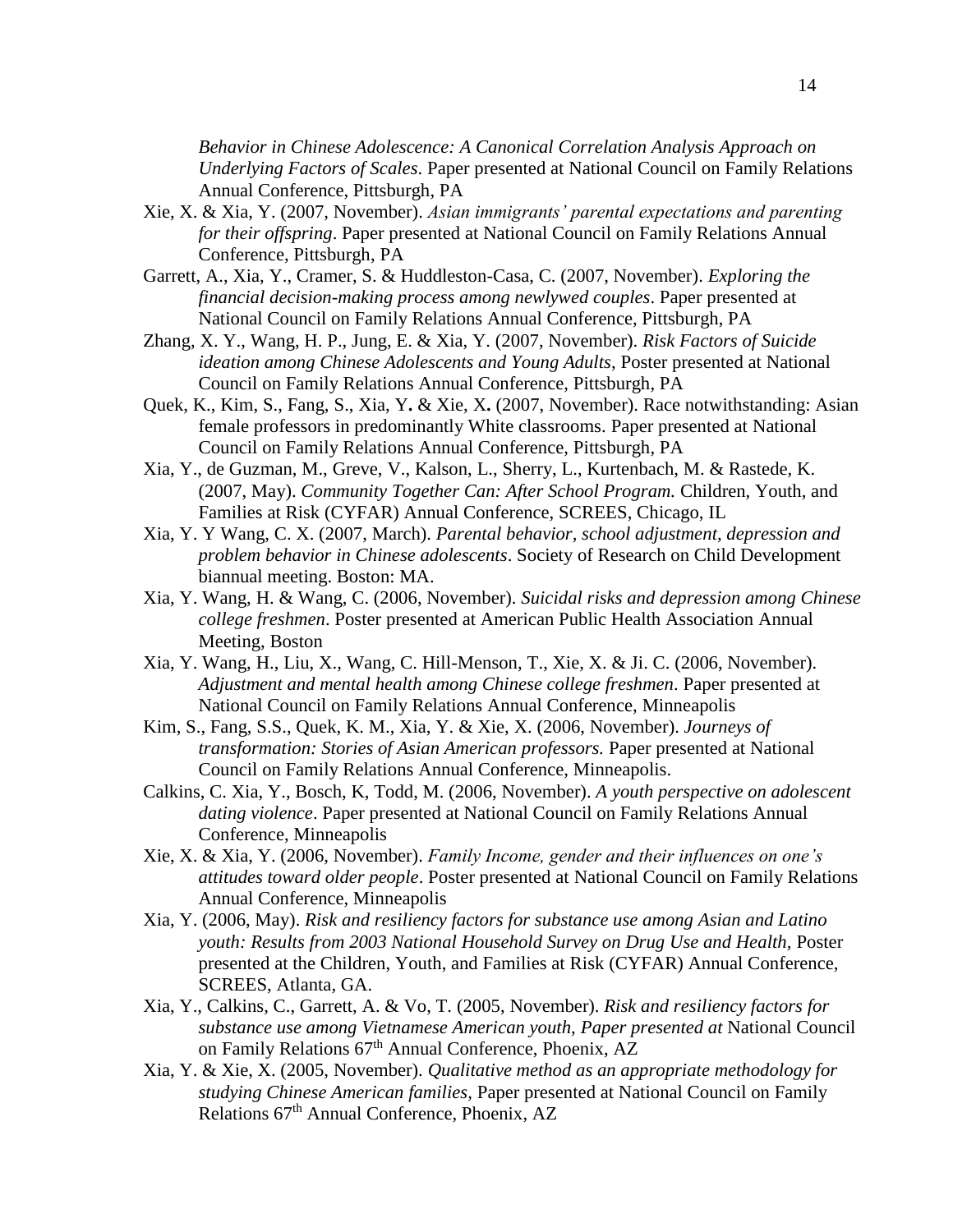- Cramer, S.L., Xia, Y., Moran, B. & Davis, E. (2005, November). *Economic well-being of Midwestern households: A comparison of alternative measures,* Paper presented at the Association for Financial Counseling and Planning Education Annual Meeting, Scottsdale, AZ
- Bush, K., Peterson, G., Wilson, S. & Xia, Y. (2005, November). *Paternal behaviors and adolescents' academic motivation,* Paper presented at the National Council on Family Relations 67th Annual Conference, Phoenix, AZ
- Xia. Y. (2004, November). *Chinese parents' and adolescents' relationship*: Decision-making, Paper presented at the National Council on Family Relations Annual Conference, Orlando, FL
- Xia, Y. (2004, November). *Strengths and Challenges of Chinese American Families: A qualitative study,* Paper presented at the National Council on Family Relations Annual Conference, Orlando, FL
- Heufner, J. C. & Xia, Y. (2004, June). *Secure detention programs for female juvenile offenders: A follow-up report.* Paper presented at the 2004 CWLA Mid-West Regional Training Conference and National Juvenile Justice Summit, Indianapolis, IN.
- Xia, Y., Xie, X. & Liu, X. (2003, November). *Chinese college students' perceptions of filial obligations*. Paper presented at the National Council on Family Relations Annual Conference, Vancouver, Canada
- Xie, X., Zhang, G. & Xia, Y. (2003, November). *Grandparents as caregivers to their grandchildren in China.* Paper presented at the National Council on Family Relations Annual Conference, Vancouver, Canada
- Xie, X. & Xia, Y. (2003, November). *Gender role and elder care in China: A Pilot study with college students*. Paper presented at the National Council on Family Relations Annual Conference, Vancouver, Canada
- Xie, X. & Xia, Y. (2002, November). *Attitudes towards older people in China: Comparison of college students and baby boomers*. Paper presented at the National Council on Family Relations annual conference, Houston, TX
- Xia, Y. & Xie, X. (2002, November). *Individualism-Collectivism and Anger Communication: Comparison of Two Cultures*. Paper presented at the National Council on Family Relations annual conference, Houston, TX
- Xia, Y. & Xie, X. (2001, November). *Anger Communication: Comparison of American and Singapore college students*, Paper presented at the National Council on Family Relations Annual Conference, Rochester, NY
- Xia, Y. (1999, November). *Changes in values about marriage and divorce: From perceptions of Chinese couples*, Paper presented at the National Council on Family Relations Annual Conference, Irvine CA
- Xia, Y. Xie, X. & Lin, S. (1998, November). *Chinese One-Child Family Policy: Parents' perception of the values of children: A structural equation model*, Poster presented at the National Council on Family Relations Annual Conference, Milwaukee WI
- Xia, Y. Zhi, Z. & Xie, X. (1997, November). *Behind the "whiz kids": A multiple-case study of mothers' contribution to Chinese-American children's school success*, Paper presented at the National Council on Family Relations Annual Conference, Arlington VA
- Xia, Y. Zhou, Z. & Liu, D. (1997, November). *Loneliness among Chinese and American college students*, Paper presented at the National Council on Family Relations Annual Conference, Arlington VA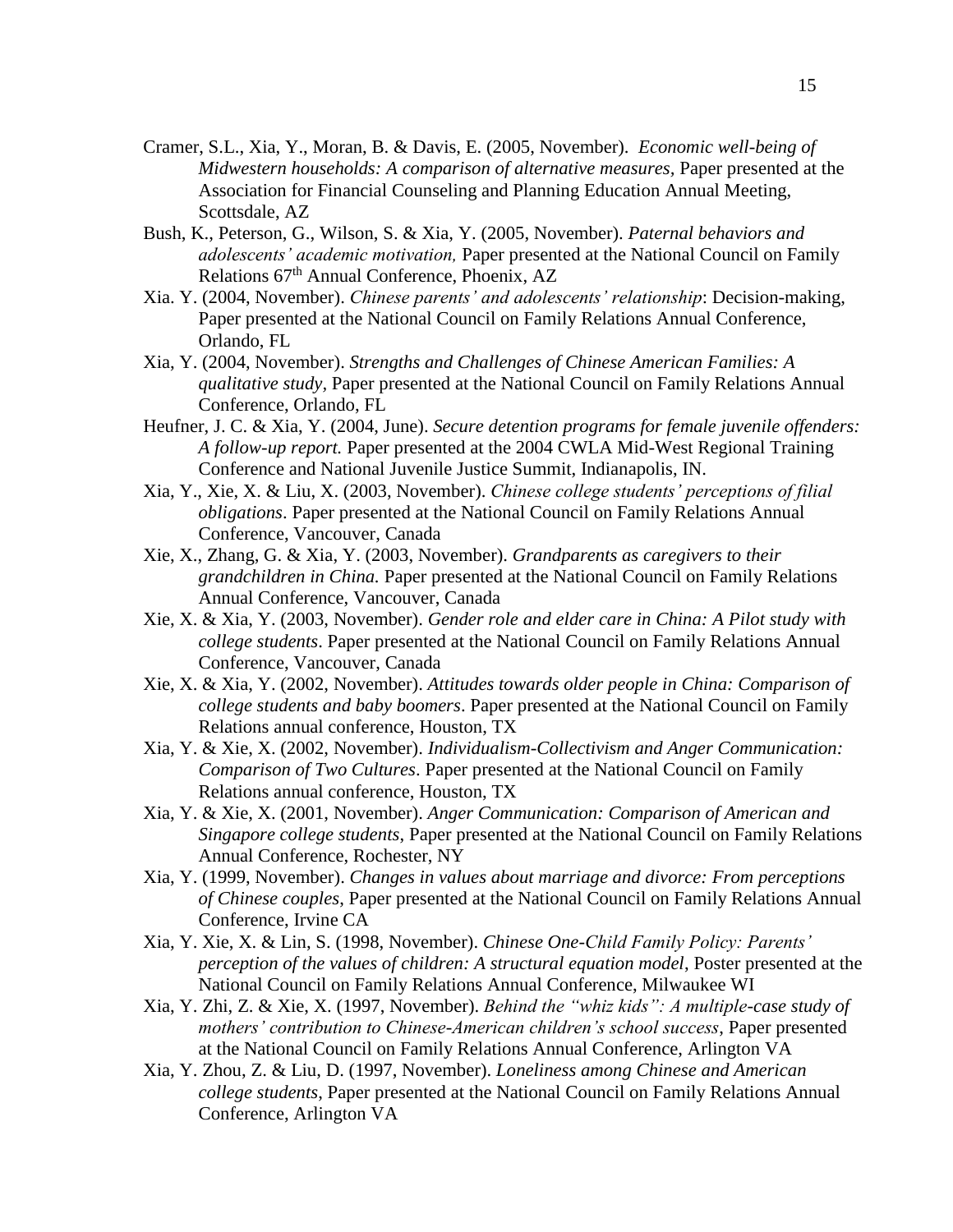- Xie, X. & Xia, Y. (1996, November). *Chinese families in transition in the 90's,* Poster presented at National Council on Family Relations Annual Conference, Kansas City, KS
- Graham, T. & Xia, Y**.** (1995, April). *Parental practices and cultural beliefs: Facilitating mathematical knowledge before schooling.* Paper presented at American Education Research Association Annual Conference, San Francisco, CA
- Combs, R. & Xia, Y. (March 1997). *"Haves" and "Have-Nots" in rural Nebraska*, Co-Presenter, Nebraska Association of Family and Consumer Sciences Annual Meeting, Lincoln NE, March
- Cramer, S. & Xia, Y. (March 1997). *Nebraska women: Their work history and retirement savings*, Co-Presenter, Nebraska Association of Family and Consumer Sciences Annual Meeting, Lincoln NE
- Xia, Y. & Zhi, Z. (March 1997). *Early learning enrichment: Chinese American parents' practices to ensure their children's school success*, poster at Nebraska Association of Family and Consumer Sciences Annual Meeting, Lincoln NE

## FUNDED GRANTS

## **Intramural Funding**

- de Guzman, M., & Xia, Y. R., (2017). *Transnationalism, Migration, and the Expat Experience: Exploring Teaching, Extension, and Research in Poland* Co-PI, CEHS International Seed Grant, \$7000.
- de Guzman, M., Cantarero, R., Causin, C., Durden, T., Goedeken, J., Guzman, J., Hong, S.Y., Sherry, L., & Xia, Y. (2015-2016). Co-PI, Developing a Model for "Quality of Life": Identifying Domains and Determinants for Rural Ethnic Minorities". University of Nebraska Rural Future Initiative (RFI) Research and Engagement grant, \$99,991.
- Bischoff, R., Dalla, R., Hollist, C., Molfese, V., Springer, P., & Xia, Y. (2013). Co-PI, Internationalizing CYAF curriculum: Invited Speaker, the Gwendolyn Newkirk Fund, \$1250.
- Xia, Y. & Bischoff, R. (2012). PI, Internationalizing CYAF curriculum: China Study Tour, the Gwendolyn Newkirk Fund, \$2000.
- Xia, Y. (2011). CEHS PI, International Seed Grant, Developing an International Family Studies Master Degree Program. \$6,000.
- de Guzman, M., Xia, Y., Carlo, G., Brown, J., & Catarero, R. (2009-2010). Co-PI, Positive behavioral health outcomes of ethnic minority youth: Ecological and sociocultural determinants, UNL Research Council Interdisciplinary Seed Grant. \$10,000.
- de Guzman, M., & Xia, Y. (2008-2009). Co-PI, The impacts of poverty on adolescent outcomes. Gwendolyn NewKirk Innovation Fund, UNL Child, Youth and Family Studies. \$2,000.
- Shea, P., Stanburg, J. Xia, Y. & Zhang, T. (2007). Co-PI, Emerging contaminants in natural and societal environment. Nebraska Walter Resources Research Initiative Seed Grant. \$20,000.
- Xia, Y. (2005). PI, Individual, familial, school, and community factors and adolescent substance use. Nebraska Research Council Faculty Seed Grant. \$9,404.
- Xia, Y. & Bosch, K. (2004). PI, Dating Violence Perpetration among youth. UNL College of Education and Human Sciences and Agricultural Research Division Seed Grant.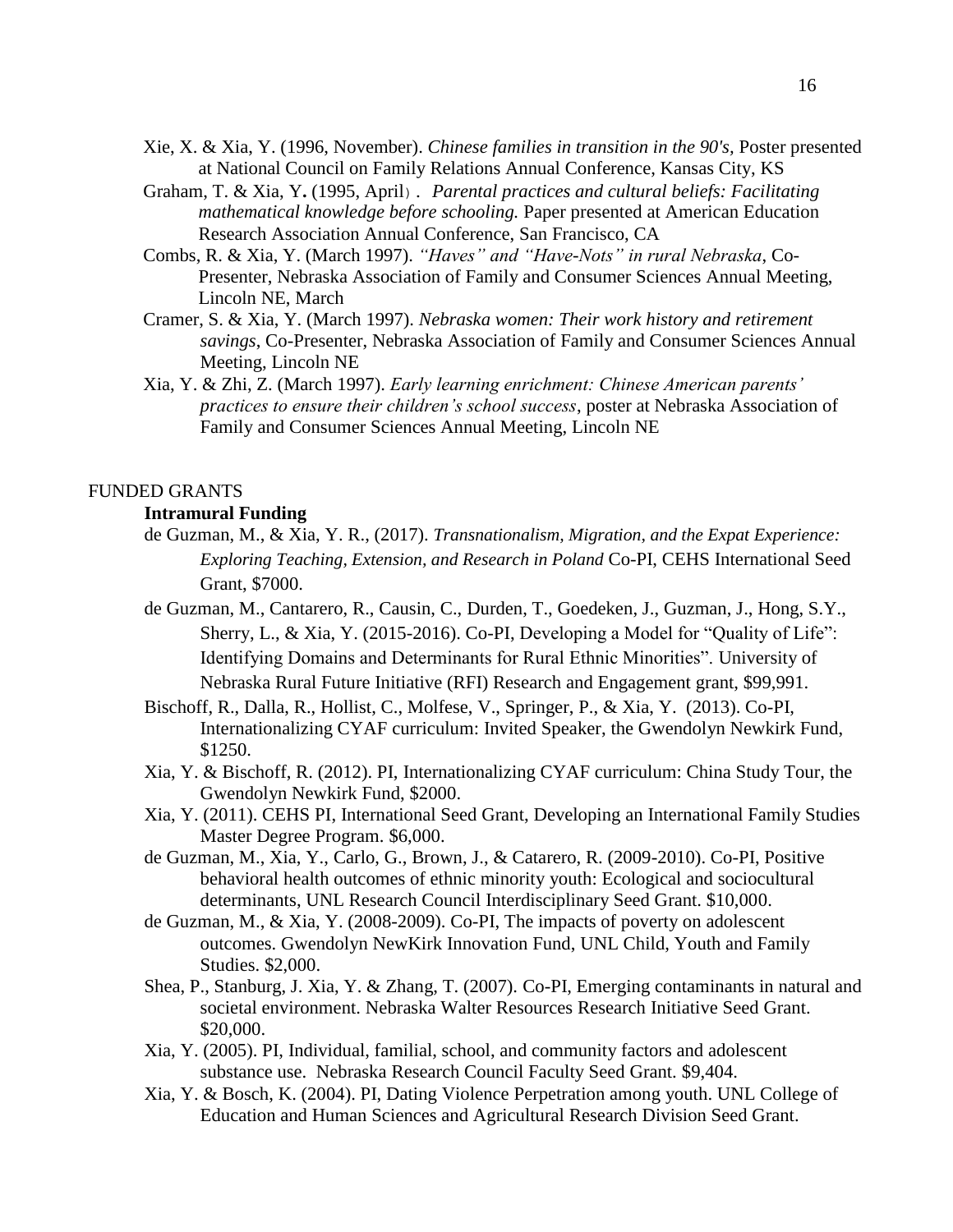\$15,000,

- Dalla, R., Lopez, W., Jones, V. & Xia, Y. (2004). Co-PI, An Exploratory Investigation of Individual and Familial Stressors among Rural Nebraska, Bi-Lingual Paraprofessional Educators. UNL CEHS Multi-Disciplinary Research Initiative. \$18.975
- Dalla, R., Sheran, C., Gonzalez-Krugar, G. & Xia, Y. (2002). Co-PI, Substance use and psychiatric co-morbidity among Latino immigrants: an investigation in rural Nebraska. Nebraska Tobacco Settlement Biomedical Research Enhancement Funds. \$33,382.63.
- Xia, Y. (2002). PI, Substance use among Asian immigrant youth: Risk and protective factors. UNL Layman Award. Amount: \$ 9,783.
- Xia, Y. (2002). PI, Program Design and Evaluation. University of Nebraska-Lincoln Extended Education and Outreach Office Course/Program Development Grant. \$7,795.
- Xia, Y. & Yang, J. (2001). PI, Building relationship with my child: Parenting in a new culture. University of Nebraska-Lincoln Office of Extended Education and Outreach Mini Grant. \$1,500

#### **Undergraduate Creative Activities and Research Experiences (UCARE)**

- Zhang, V. & Xia, Y. (2015). Advisor & Co-PI, Chinese college student stress and adjustment. (UCARE). \$2,500.
- Do, A. & Xia, Y. (2008). Advisor & Co-PI, Mental and Behavioral Health Access Barriers among Asian American Youth. UNL Undergraduate Creative and Research Experiences Program (UCARE). \$2,200.
- Do, A., Tran, K. & Xia, Y. (2007). Advisor & Co-PI, Mental and Behavioral Health Access Barriers among Asian American Youth. UNL Undergraduate Creative and Research Experiences Program (UCARE). \$4,400 for 2 students.
- Hult, E. & Xia, Y. (2005). Advisor & Co-PI, Asian parents' perception of adolescent behavioral and mental health. UNL Agricultural Research Division Honor Student Research Program. \$2,500.
- Hult, E. & Xia, Y. (2005). Advisor & Co-PI, Mental and Behavioral Health Access Barriers among Asian American Youth. UNL UCARE Program. Amount: \$2,000, (decline the money due to the requirement of being not concurrent with ARD Honor Awards)
- Tran, K. & Xia, Y. (2004). Advisor & Co-PI, Risk and protective factors for behavioral and mental health among immigrant youth. UNL Office of Undergraduate Studies UCARE Program. \$1,000.
- Vo, T. & Xia, Y. (2003). Advisor & Co-PI, Risk and protective factors for behavioral and mental health among immigrant youth. UNL Office of Undergraduate Studies UCARE Program. \$2,000.

#### **Extramural Funding**

- Lodl, K., Xia, Y., & de Guzman, M. (2017). Heath Rocks Intermediate Level Evaluation Data Analysis and Report, National 4-H Council. \$ 5,200
- Lodl, K., Xia, Y., & de Guzman, M. (2015-2016). Heath Rocks Intermediate Level Training and Evaluation, National 4-H Council. \$ 110,000.
- Tian, B. W. & Xia, Y. (2015). Co-PI, Modeling stress and coping patterns among Chinese college students, Chinese Positive Psychology Research Foundation Fund, \$1,800/10,000*Yuan*
- Wang, H. P., & Xia, Y. (2014-17). Co-PI, Helping Seeking and Chinese College Students' Mental Health, East China Normal University, P. R. China. \$8,300/50,000*Yuan*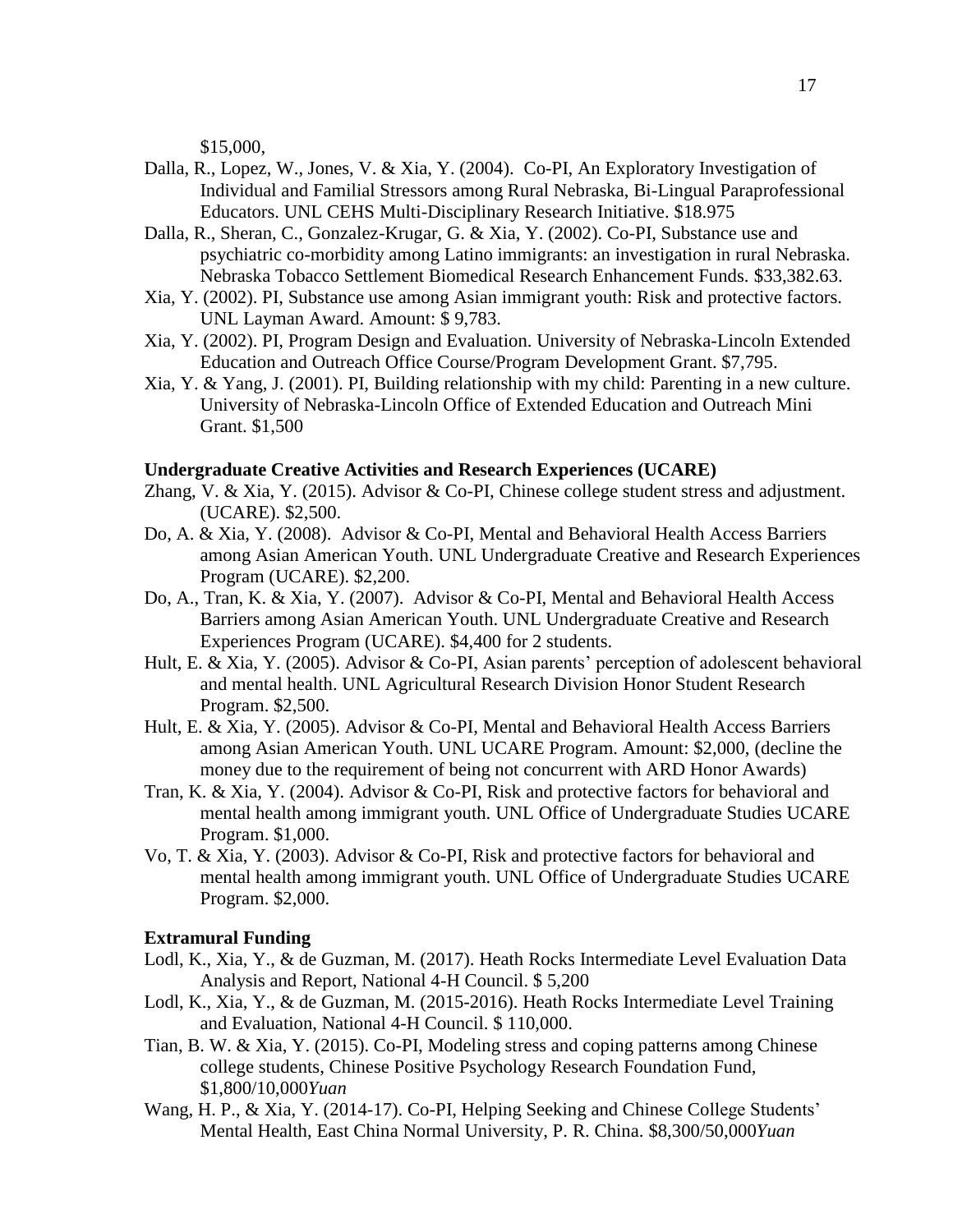- Lodl, K., Xia, Y., & de Guzman, M. (2014). Heath Rocks Intermediate Level Training and Evaluation, National 4-H Council. \$ 75,000.
- Xia, Y. (2013) Nebraska Sustainable Community Project (SCP) Evaluator, Children, Youth and Family at Risk (CYFAR), USDA-NIFA, with Krebiel, M., PI and de Guzman, M. Co-PI, \$627,967.
- Lodl, K., Xia, Y., & de Guzman, M. (2013). Co-PI, Heath Rocks Intermediate Level Training and Evaluation National 4-H Council. \$ 133,435.
- Xia, Y. (2012) Nebraska Sustainable Community Project (SCP) Evaluator, Children, Youth and Family at Risk (CYFAR), USDA-NIFA, with Krebiel, M., PI and de Guzman, M. Co-PI, \$635,967.
- Lodl, K., Xia, Y., & de Guzman, M. (2012). Co-PI, Heath Rocks Intermediate Level Training and Evaluation. National 4-H Council. \$ 176,966.
- Xia, Y. (2011) Nebraska Sustainable Community Project (SCP) Evaluator, Children, Youth and Family at Risk (CYFAR), USDA-NIFA, with Krebiel, M., PI and de Guzman, M. Co-PI, \$659.822.
- Lodl, K., Xia, Y., & de Guzman, M. (2011). Co-PI, Heath Rocks Intermediate Level Training and Evaluation. National 4-H Council. \$ 107,955.
- Xia, Y. (2010) Nebraska Sustainable Community Project (SCP) Evaluator, Children, Youth and Family at Risk (CYFAR), USDA-NIFA, with Lodl, M., PI and de Guzman, M. Co-PI, \$659,822.
- Lodl, K., Xia, Y., & de Guzman, M. (2010) Co-PI, Heath Rocks Intermediate Level Training and Evaluation. National 4-H Council. \$ 104.833.
- Xia, Y. (2009) Nebraska Sustainable Community Project (SCP) evaluator, Children, Youth and Family at Risk (CYFAR), USDA-NIFA, with Lodl, K., PI and de Guzman, M., Co-PI, \$659,822.
- Lodl, K., Xia, Y., & de Guzman, M. (2009). Co-PI, Heath Rocks Intermediate Level Training and Evaluation. National 4-H Council. \$ 69,659.
- Dalla, R., Villarruel, F., Johnson, E., & Xia, Y. (2013). Co-PI, Evaluating an online youth development master's degree program, Great Plain Inter-Institution Distance Education Alliance, \$11,900.
- Brown, J., de Guzman, M., & Xia, Y. (2008). Co-PI, the impacts of poverty on family and youth: A multi-ethnic and multi-dimensional study of resiliency. Creighton University. \$5,000,
- de Guzman, M., Lodl, K. & Xia, Y. (2008). Co-PI, Building a Statewide Life Skills-based Evaluation Instrument for Nebraska 4-H Programming. American Association of Family and Consumer Sciences Ruth O'Brian Project Grant. \$5,000.
- Xia, Y. (2007). Evaluator, Consultant and evaluator for *Parenting Kindly,* submitted by Lincoln Asian Community and Culture Center. Nebraska Health and Human Services Child Abuse Prevention Grant. Total amount: \$25,000. Program consultation and evaluation contract. Amount: \$2,300.
- Xia, Y. & de Guzman, M. (2007). Evaluator, Community Together Can, Child, Youth and Family At Risk (CYFAR) project, USDA \$9,449.
- de Guzman, M. & Xia, Y. (2006). Evaluator, Community Together Can, Child, Youth and Family At Risk (CYFAR) project, USDA \$7,000.
- Xia, Y. & de Guzman, C. (2005). Evaluator, Community Together Can, Child, Youth and Family At Risk (CYFAR) project, USDA \$5,000.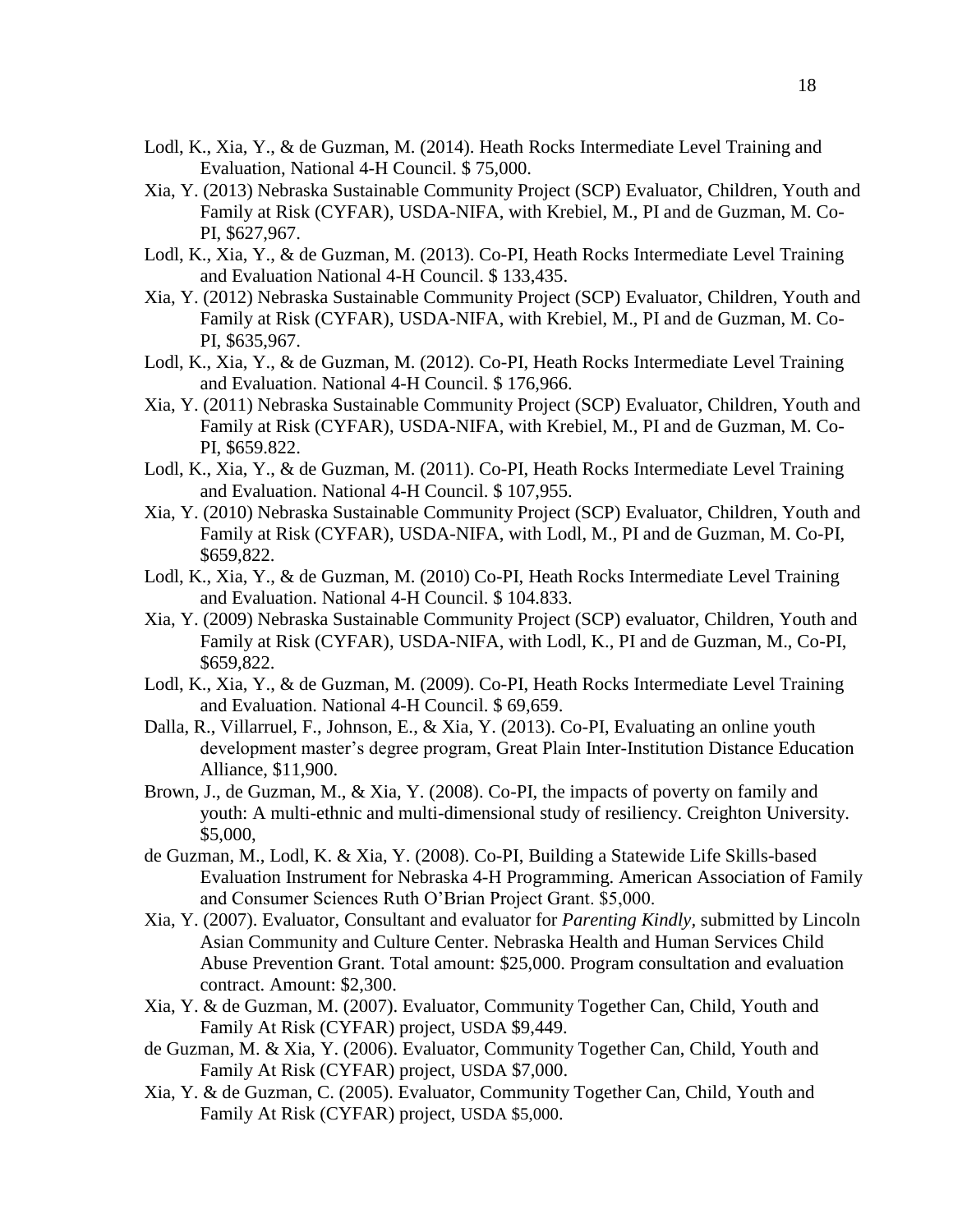- Xia, Y. (2006). Consultant and facilitator for *New American Community Initiative*, The Nebraska Humanities Council Grant, submitted by Lincoln Asian Community and Culture Center. Total amount: \$14,000.
- Xia, Y. (2006). Consultant and evaluator for Asian Family Program, United Way and Joint Budget Committee Community Impact program, submitted by Lincoln Asian Community and Culture Center. Total amount: \$36,610, UW; \$12,500, JBC.
- Xia, Y. (2006). Consultant and evaluator for *Parenting Kindly,* submitted by Lincoln Asian Community and Culture Center. Nebraska Health and Human Services Child Abuse Prevention Grant. Total amount: \$25,000. Program evaluation contract. \$1,150.
- Xia, Y. (2002). Association of Asian Pacific Community Health Organization Scholarship. \$556.
- Xia, Y. (2001). National Institute on Drug Abuse (NIDA) Research Travel Award, "Substance Use among Immigrant Adolescents: Risks and Protective Factors." \$1,200.

### TEACHING INTERESTS AND SPECIALITIES:

Immigrant families Family intervention and fieldwork Family stress, crisis and coping Addiction and violence in the family Chinese family, school, community and culture (study tour) Program design, implementation, and evaluation

## STUDENT ADVISING AND MENTORING

## **Doctoral Students**

Doctoral Student Dissertations

- Do, Anh (2016). Chair, *Vietnamese Immigrant Family Strengths and Challenges*, 2012 CEHS Graduate Research Award recipient
- Zhang, X. Y. (2013). Chair, *Stress, coping and depression in adolescents*, 2010 American Association of Family and Consumer Sciences *Ethel L. Parker International Student Fellowship receiver*
- Wang, H. P. (2013). Chair, *Barriers to Chinese college students' professional psychological help-seeking*
- Todd, M. (2011). Chair, *The Process of Becoming a Strong GLBT Family examines strengths and challenges of Gay and Lesbian couple relationships: A Ground Theory. 2012* UNL Folsom Distinguished Dissertation Award, one recipient/UNL/year
- Hill-Menson, T. L. (2010). Chair, *Child maltreatment and kinship roles in the foster care system*, 2010 UNL Fling Award recipient
- Johnson, J. A., (2004). Co-chair with Dr. John DeFrain, *Strategic Planning In Millard Public Schools 1989-2003*
- Qin, S. (In progress). Chair, *Stress, coping and depression in Chinese adolescents*
- Taylor, S. (In progress) Chair, *Marital conflict, neurocognitive processing* and intimate partner violence, CEHS Outstanding Teaching Assistant Award recipient,
- Petcus, J. (In progress). Advisor,
- Wang, D. (In progress). Co-Advisor,
- Holliday, S. Chair, Multiple intelligence and strengths based teaching strategies in family and consumer sciences. Department Chair, Family & Consumer Sciences, Lincoln Public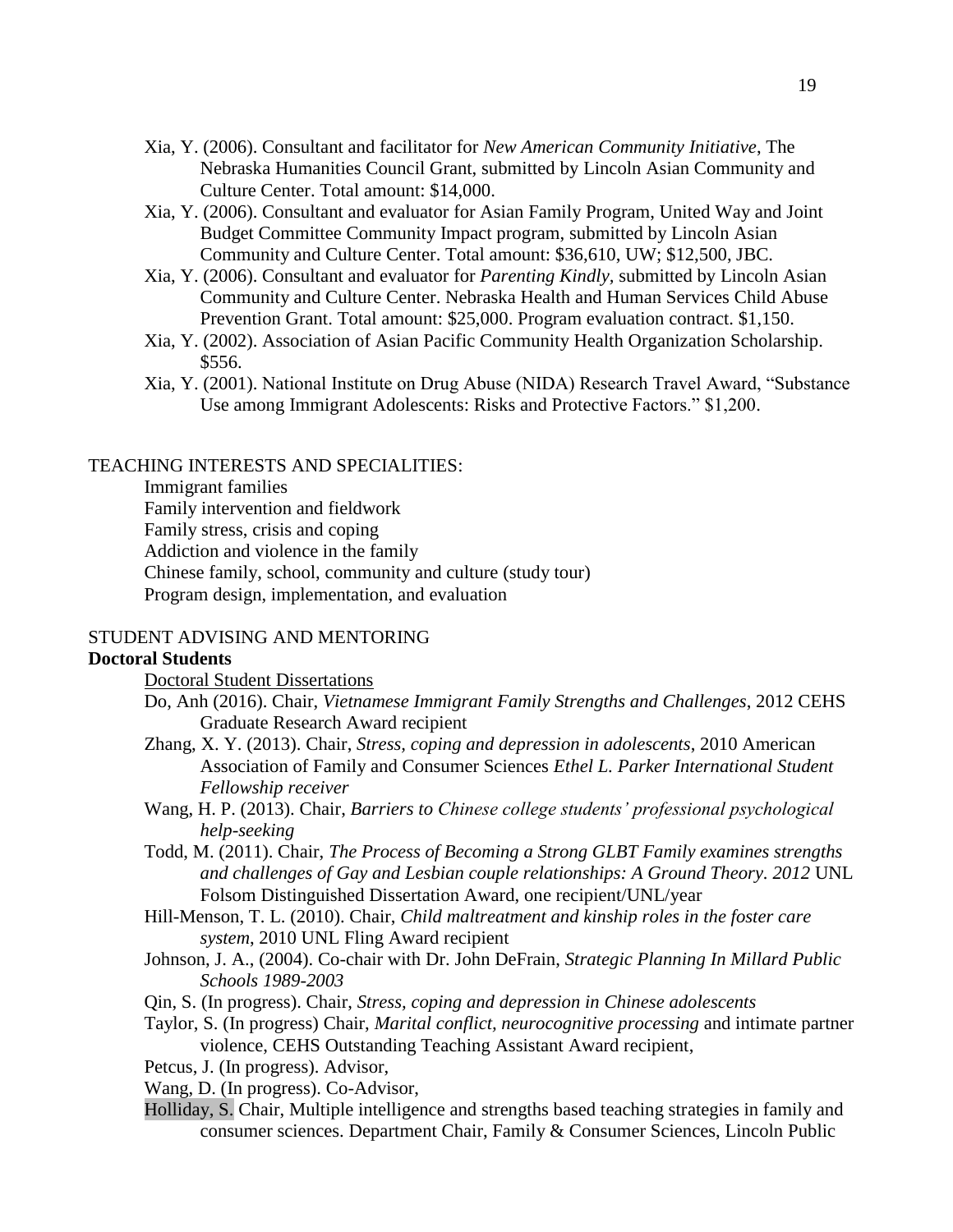School District, Lincoln, Nebraska

Doctoral Student Committees

- Maldonado, R. (2014). *Effects of Alcohol Intoxication and Neurocognitive Processing on Partner Violence*, Chaired by Dr. David DiLillo, Psychology
- Yao, L. L. (2014). *Assessment of Executive Function and its influencing factors in young children,* Chaired by Dr. Helen Raikes
- Kathleen Johns (2012). *The relationship of nature experiences in childhood and young adulthood to psychological well-being*, Chaired by Dr. Douglas Abbott
- Hill, Melinda (2007). *Kugeria Women's Water Project,* Chaired by Dr. John DeFrain
- Liu, W. L. (2003). *Factors influencing parental involvement in sexuality education for adolescents in People's Republic of China*, Chaired by Dr. Caroline Edwards
- Aaron Anderson, (in progress) Chaired by Dr. Richard Bischoff

```
Amanda Garrett, (2015) Chaired by Dr. John Creswell, Education Psychology
Kim, J. (2015) Chaired by Dr. Julia Torquati.
```
## **Master Students**

Master Students Theses

- Clark, G. (2017). IFS Chair, Utilizing youth and adult partnerships as a template for parenting and family success: A collectivism approach
- Rosheim, K. (2015). YD Chair, *Exploring deployment and resilience through the experiences of National Guard youth*

Kreikemeier, J. (2015). YD Chair, *A study of life skills from traditional and afterschool 4-H*

- Williams, M. (2014). MFT Chair, *Barriers to seeking therapy among inner-city African American adults*
- Goedeken, J. (2013) YD Chair, The effects of positive youth programming on rural Hispanic youth's academic success
- Payzant, D. (2011). YD Chair, *A Mixed Methods Examination of Strengths-Based Prevention Training in a Youth Prevention Program,* 2012 UNL Folsom Outstanding Master Thesis Honorable Mention.

Scurlock, C. (2010). MFT Chair, *Effect of sensation seeking and perfectionism on stimulant use*

Garrett, A. (2007). FFP/FS Co-Chair with Dr. Sheran Cramer. *Financial decision-making among newlywed couples: A ground theory study*

- Todd, M. (2007). MFT Chair, *Youth dating violence: Rural and urban comparison*
- Calkins, C. (2006). FS Chair, *Youth perspective on dating violence: A gendered view*
- Dam, K. (2005). YD Chair, *The benefits of Quality Assurance programming on 4-H livestock exhibitors in Nebraska*

### Masters Student Committees

- Payne, D. (2011). *A theatre-based youth development program: Impact on belonging, developmental assets, and risky behaviors*. Chaired by Dr. Julie Johnson
- Zipher, M. (2009). *Engaging Latinos into therapy: A lingual focus*. Chaired by Dr. Cody Hollist
- Phillips, E.E. (2007). *Connecting behaviors and newly-weds' sense of shared-meaning and relationship satisfaction*, Chaired by Dr. Richard Bischoff
- Graham, R. (2006). *Social networks, substance use, and immigrant incorporation: Perspectives of Latino immigrants in rural Nebraska*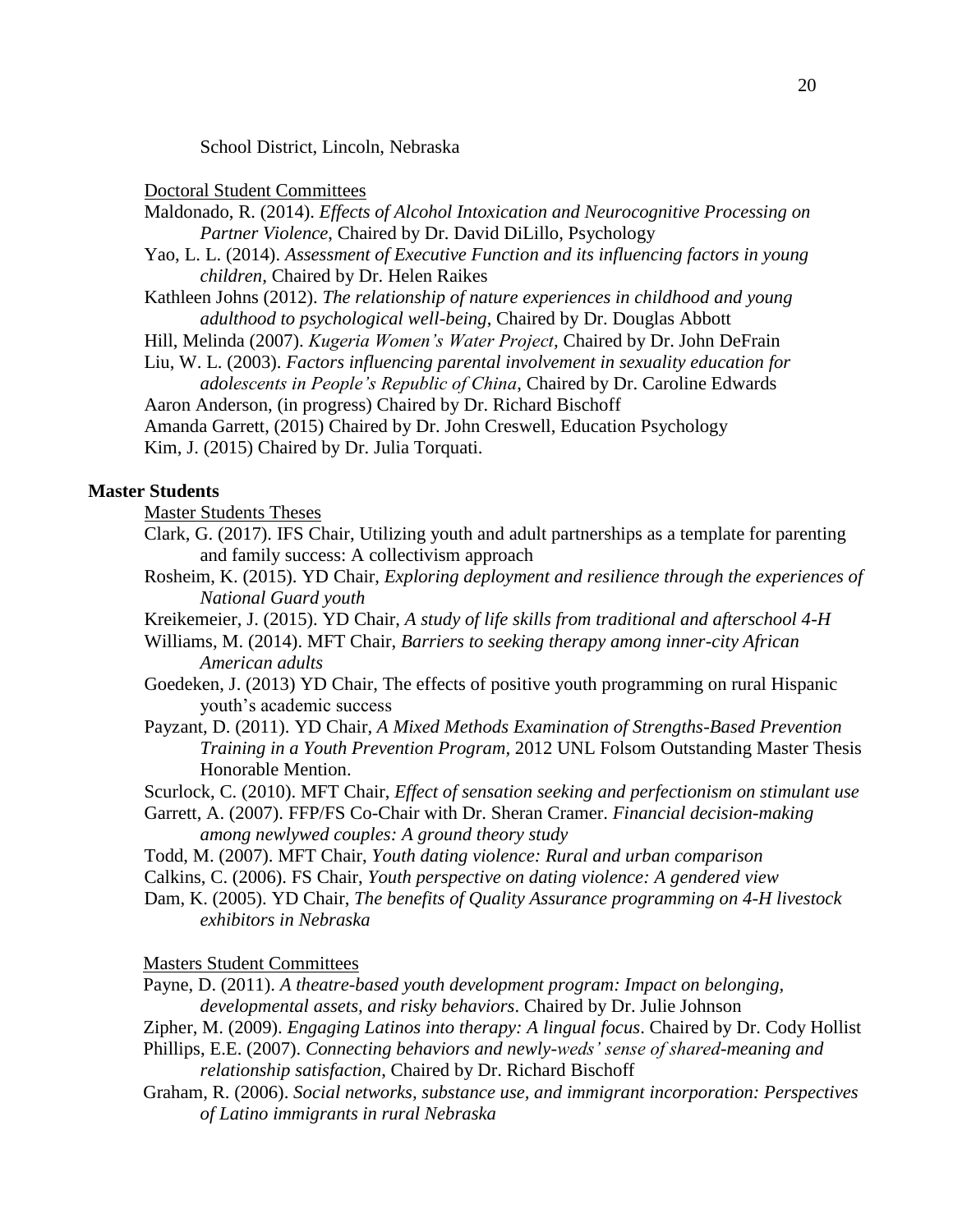- Wang, C. (2006). *Parental beliefs about control and sacrifice among Chinese immigrants and European American parents,* Chaired by Dr. Caroline Edwards
- Zhao, J. (2005). *Parental educational expectations for elementary, middle, and high school age children in Beijing, China,* Chaired by Dr. John DeFrain
- Deleon, J. (2004). *Latino youth: Relationship of birthplace, ethnic identity, self-esteem, and acculturation to substance use*, Chaired by Dr. Catherine Huddleston-Casas
- Blasé, T. (in progress). *The Stigmatization and devaluation of low-income single mothers*, Chaired by Dr. Mary Ann Powell

Masters Students Project (completion year)*:*

Crownover, J. (December, 2017). YD Advisor, *Influences of war on male youth in Bosnia and Croatia*

Hansen, B. (August, 2017). IFS Advisor, *ProjectIsaiah – a program that will bridge together people of all backgrounds, acting as a catalyst for change and unity in diversity*

- Davis, J. (December, 2016). YD Advisor, Teens and Social Network Sites: The Good, the Bad, and the Ugly
- Gaare, J. (May, 2016). YD Advisor, Social Media and Cyber Bullying among Adolescents: From Research to Practice.
- Keisling, S. (December, 2015). FHSA Advisor, *Behavior modification basics* and youth development
- Koenig, K. (August, 2015). YD Advisor, *Helping Youth Overcome Inadequate Education and Disparity to Become Lifelong Learners*
- Ortmeier, K. (August, 2015). YD Advisor, *Helping youth in Foster Care*

Klofstad, B. (May, 2015). YD Advisor, *Key Components to Effective Positive Youth Mentoring Programs and the Positive Outcomes Expected*

- Scarborough, K. (2014). YD Advisor, *Curriculum: Youth positive relationship building*.
- Stouder, P. (2014). YD Advisor, *Training 4-H program judges with positive youth development*
- Do, A. (2014). FS Advisor, *Refugee Families: Contextual Challenges and Strengths*
- Mendoza, J. (2014). YD Advisor *Support for success of scholars from first generation and low income families: Youth's perceptions of a preparation program*
- Nelson, M. (2014). YD Advisor, *Child abuse, neglect and maltreatment*
- Crandall, J. (2014). YD Advisor, *Bullying and bullying prevention: A resource for teachers*
- Sackie, M. (2014). YD Advisor, *Resiliency and military youth*
- Jackson, J. (2013). YD Advisor, The effects of sports on African American high school athletes' academic success.
- Underhill, M. (2013). YD Advisor, *Positive youth development and peer leadership*
- Gibson, D. (2013). YD Advisor, *Kinship foster care education programming in Guesta Community College*
- Qin, S. (2013). FS Advisor, *What are the most prevalent and salient expectations towards child qualities among Chinese parents today? Findings from the World Value Survey*.
- Metthiesen, A., (2011), YD Advisor, *Youth programming through partnership with the Philanthropy Board in Jackson County*
- Shing L. (2011), YD Advisor, *Positive youth development and professional career development*
- Sukup, J. (2011), YD Advisor, *Understanding the World of Homeless and Runaway Youth*
- Hausman, T. (2010). YD Advisor, *Curriculum for youth entering foster care with academic needs*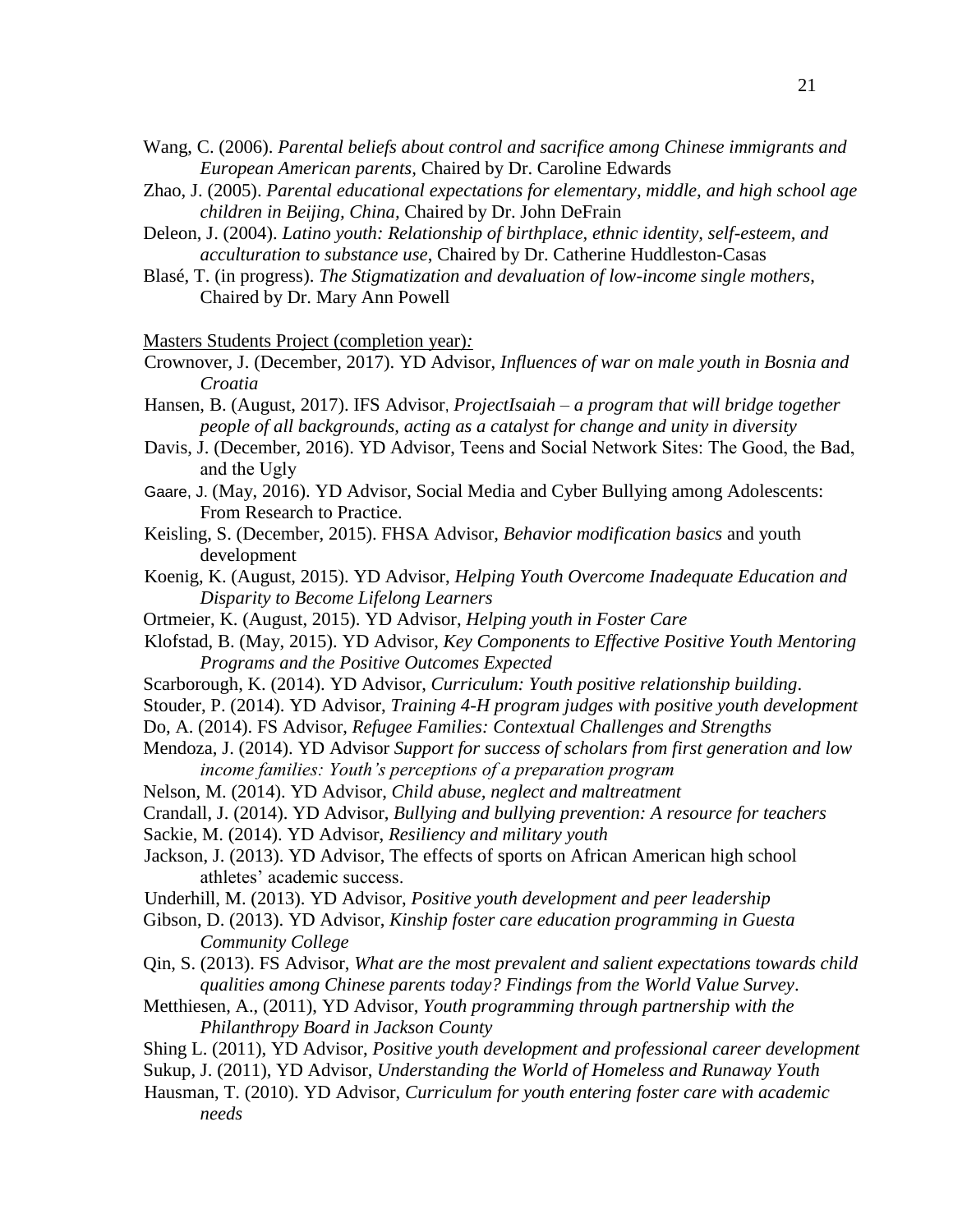Christian, S. (2009). YD Advisor *BNSF/WESP partnership and positive youth programming* Swayze, A. (2008). YD Advisor, *Truancy Reduction: Overview, Development and* 

*Implementation*

Vader, E. (2008). YD Advisor, *Assets to Build Leaders and Entrepreneurs*

Mustard, J. (2008). YD Advisor, *Becoming: A spiritual approach to balance from perspectives of young girls*

Staggs, D. (2008). YD Advisor, *Co-occurring disorders: Mental health and substance abuse*

Swanigan, P. (2007). YD *Dare to dream: Youth violence prevention program-shaping minds, birthing hopes and creating leaders*!

Jeanneret, D. (2006). YD Advisor.

Abdullah, T. (in progress). IFS Advisor

Aus, E. (in progress). YD Advisor

Cote, C. (in progress). YD-GC Advisor

Ellen, K. (in progress). IFS Advisor

Godbold (Chambers), S. (in progress). YD Advisor

Higgins, K. (in progress). YD Advisor

Jochum, B. (in progress). YD Advisor

Meador, C. (in progress). Advisor

Mitani, E. (in progress). YD Advisor

Morrison, J. (in progress). YD Advisor

Wickham, T. (in progress). YD Advisor

Wieczorek, M. (in progress). YD-GC Advisor

Yeo, B. (Chengxin) (in progress). YD Advisor

## **Undergraduate Students**

Student Honor Theses

- Hult, E. (2006). Chair, *Asian American youth parents' perception of mental and behavioral health*
- Do, A. (2008). Chair, *Barriers to behavioral health service seeking for Vietnamese American youth*
- Zhang, Q. W. (2016). Chair, Stress and adjustment of Chinese college students studying in the US.

## PROFESSIONAL SERVICE:

## **Elected Positions**

*Chair*, *International Section,* National Council on Family Relations (NCFR), 2015-2017 *Vice President for Science*, Association of Chinese Psychologists and Helping Professionals-International (ACPHPI) (2014-2017)

*Vice President*, Association of Chinese Psychologists and Helping Professionals-International (ACPHPI) (2009-2013)

*Chair-Elect*, *International Section,* National Council on Family Relations (NCFR), 2013-2015 *Interim Chair, International Section,* National Council on Family Relations (NCFR), 2013 *Member, Inclusion and Diversity Committee (IDC), National Council on Family Relations* (NCFR), 2011-2013 & *Chair,* CFLE survey subcommittee, IDC, NCFR, 2012-2013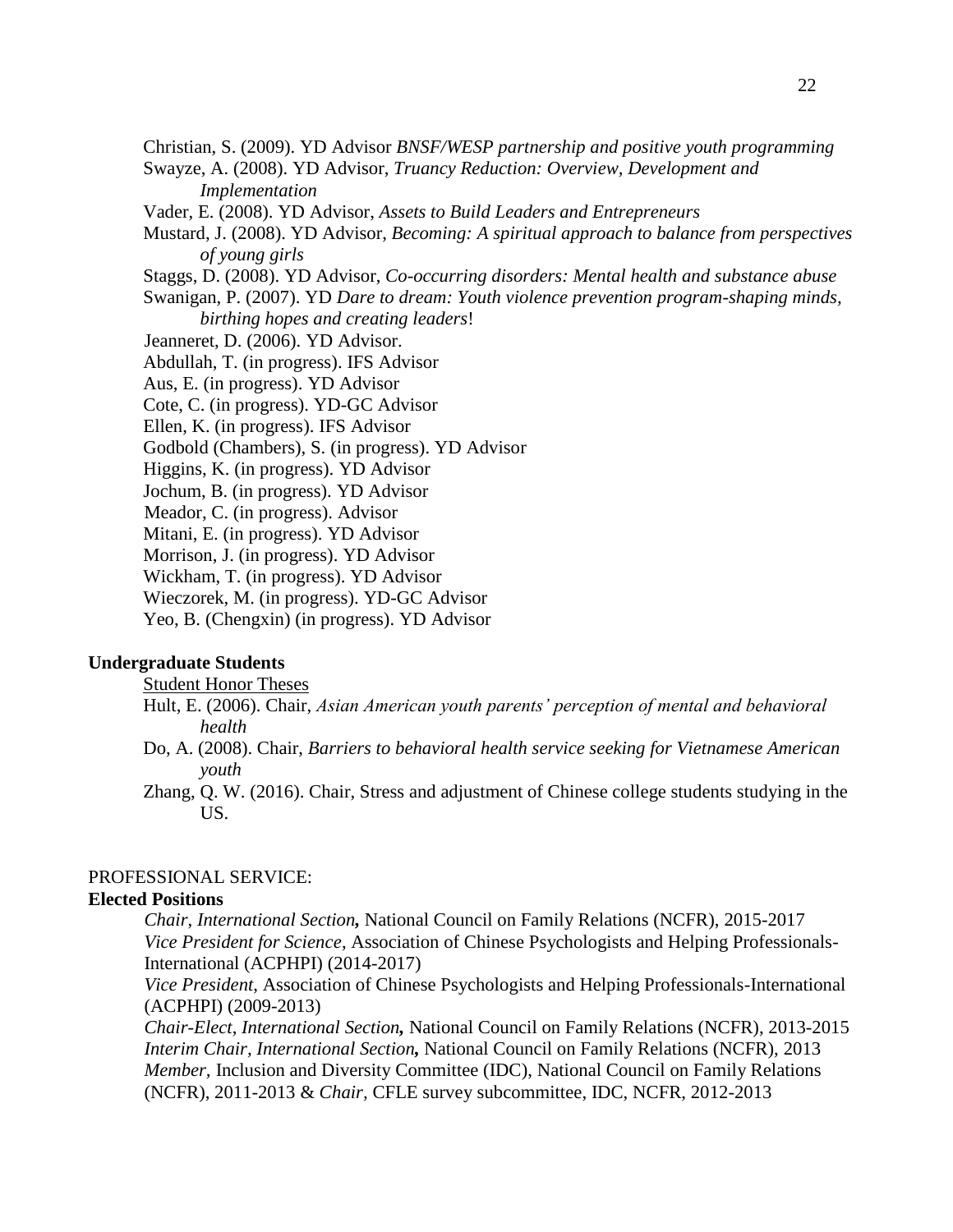## **Invited Positions**

*Consultant, US Department of Education and You for Youth (Y4Y), 21<sup>st</sup> Century* Community Learning Centers (CCLC) curriculum and professional training 2016, 2017 External Reviewer, Graduate Program in Family and Consumer Sciences, North Carolina State University, 2017 *Advisor,* Search Institute Family Assets Research Advisory Board, Search Institute, Minneapolis, MN, 2011 *Member*, National Certification Exam Writing Committee 2007; Revision Committee 2014, NCFR Certified Family Life Educator (CFLE)

## **Editorial Boards**

*Consultant* to the Editorial Board, *Journal of Children, Youth and Families, and Social Work,*  East China Science and Technology University Press 2014-Present *Marriage and Family Review,* 2005-2016 *Family Science Review (former Journal of Teaching marriage and family)*, 2007-Present

## **Journal Review**

*Developmental Psychology,* 2011, 2015 *Great Plain Research,* 2003, 2014 *International Journal of Behavioral Developmen*t, 2011, 2016 *Journal of the Marriage and Family*, 2003, 2005, 2006, 2007, 2008, 2009, 2010, 2013, 2017 *Journal of Family Economic Issues,* 2005, 2006, 2007, 2008, 2009 *Journal of Family Issues, (Australia),* 2013 *Journal of Family Issues,* 2004, 2005, 2006, 2007, 2008, 2012, 2014, 2015, 2017 *Journal of Interpersonal Violence, 2015, 2017 Marriage and Family Review,* 2005-Present *Parenting: Science and Practice*, 2003 *Psychological Bulletin*, 2001, 2002

## **Proposal Review (Grants, Conference Submissions)**

*Reviewer*, Innovative Grants Committee, National Council on Family Relations, September, 2014

*Reviewer,* National Council on Family Relations annual conference submissions 1996, 1997, 2002, 2003, 2008, 2011, 2012, 2013, 2014, 2016

*Reviewer*, Review Panel of Research Grant Applications for Greek Ministry of Education, the Scientific Officers of Research Program "Thalis," Athens, Greece, 2011-2012

## **Organization, Coordination and Facilitation of Conferences/Meetings/Seminars**

Family Life Education Workshop, Shanghai, 2016 International Family Studies Symposium, Lincoln, 2016 Annual meetings of the Global Consortium for International Family Studies (GCIFS)

- East China Normal University, 2013, Shanghai, China
- University of Newcastle, Newcastle, Australia, 2012
- South China Normal University, 2011, Guangzhou, China
- TATA Institute of Social Sciences, Mumbai, India, 2011
- Learnshop, Instruction Design and Technology, UNL, Lincoln, NE, 2011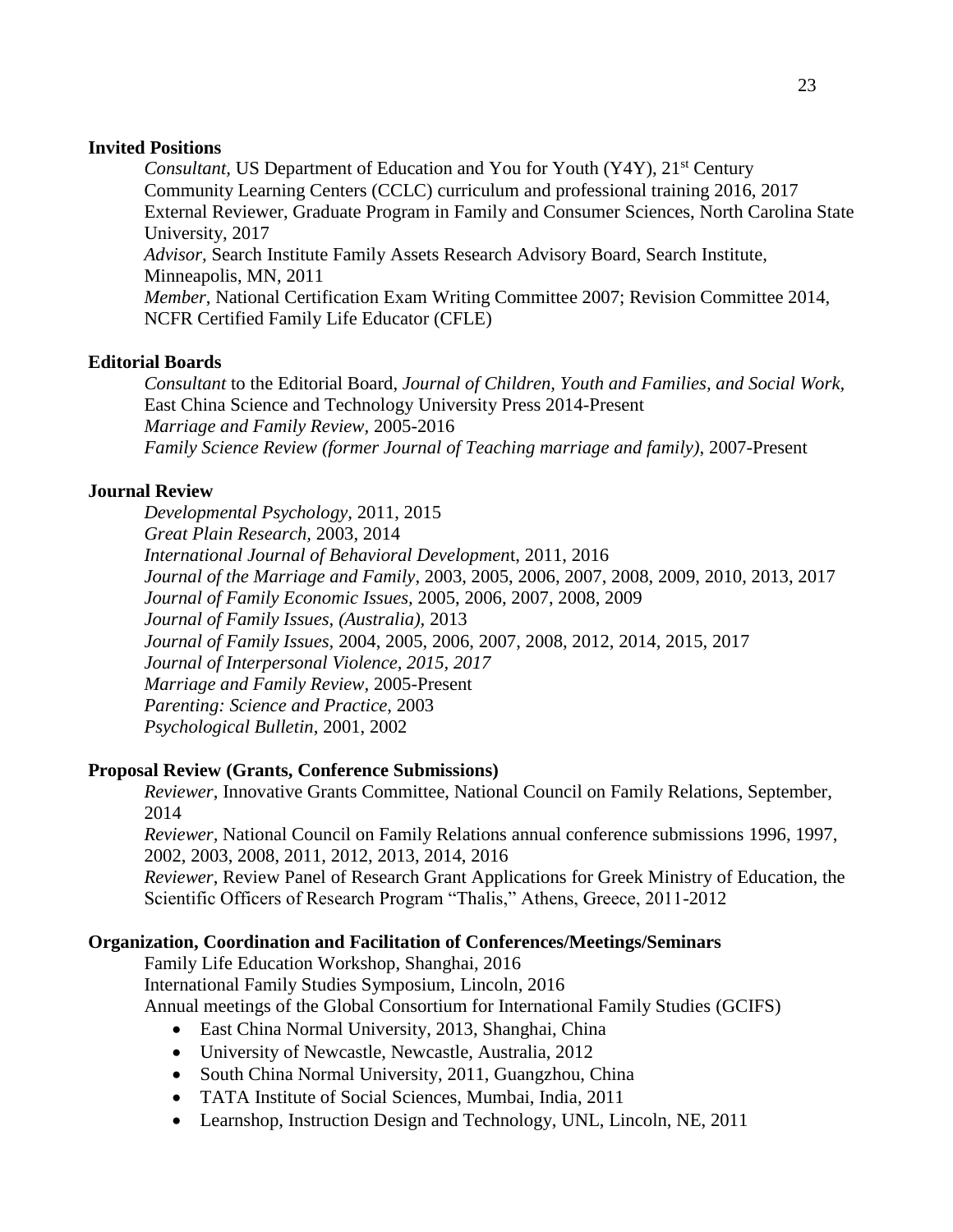- Aristotle University of Greece, 2010, Thessaloniki, Greece
- University of Nebraska-Lincoln, 2009 & 2010

Seminar, Collaborative Community Intervention of Domestic Violence, Shanghai Academy of Social Sciences, Shanghai, China, 2006

Seminar, Emotion-Focused Marital Therapy, Peking University, Beijing China, 2005 Seminar, Marriage and Family Therapy, and Chinese Culture, Shanghai Academy of Social Sciences, Shanghai Women Federation, and Shanghai Mental Health Center, Shanghai, China, 2005

Korean International Family Strengths Conference, Seoul National University, Seoul, Korea, 2004

Shanghai International Family Strengths Conference, Shanghai Academy of Social Sciences, Shanghai, China, 2002

# **Family Life Education**

*Speaker,* Building Strong Families TV series, PBS, China Open University, 2015-2016. This family education materials will be distributed hundreds and thousands of neighborhood associations for family education.

*Guest Commentator on parenting of adolescents, Baoding TV Health Channel, Baoding, China, 2009* 

*Guest Commentator* on family and marriage issues, Hebei TV Channel, Shijiazhuang, China, 2001-2005

# **Evaluation**

National 4-H Council *Health Rocks!* Youth Substance Use Prevention Program, 2008-2017 Nebraska Child, Youth and Family at Risk (CYFAR) project: *TEAMS*, 2009-2014 Nebraska Child, Youth and Family at Risk (CYFAR) project: *Community Together Can*, 2005- 2008

Lincoln Asian Community and Culture Center, *Parenting Kindly*, under Child Abuse Prevention grant (NHHS) 2006

Lincoln Asian Community and Culture Center, *Lincoln Asian Youth Program: Choices and Changes,* 2004-2005

# **Community Services and Consultation**

*Member, Advisory Board, Nebraska Chinese Cultural and Community Association, 2014 present*

*Panel speaker and volunteer*, Omaha Asian Youth Summit (Summer Camp), 2012 Volunteer for Omaha Asian Youth Summit, 2011

*Consultant*, Lincoln Asian Community & Cultural Center, developing *Parenting Kindly* curriculum, 2006-8

*Advisor*, Standing Committee Lincoln Chinese Association, Lincoln, NE, 2003-2004 *Member*, Healing Community Project Steering Committee, Lincoln Interfaith Council, Lincoln, NE, 2003-2005

*The Education and Information Review Committee***,** Planned Parenthood of Nebraska & Council Bluffs, Iowa, 2003

Asian Community and Culture Center, Lincoln, NE

*Vice President*, Board of Directors 2002-2004